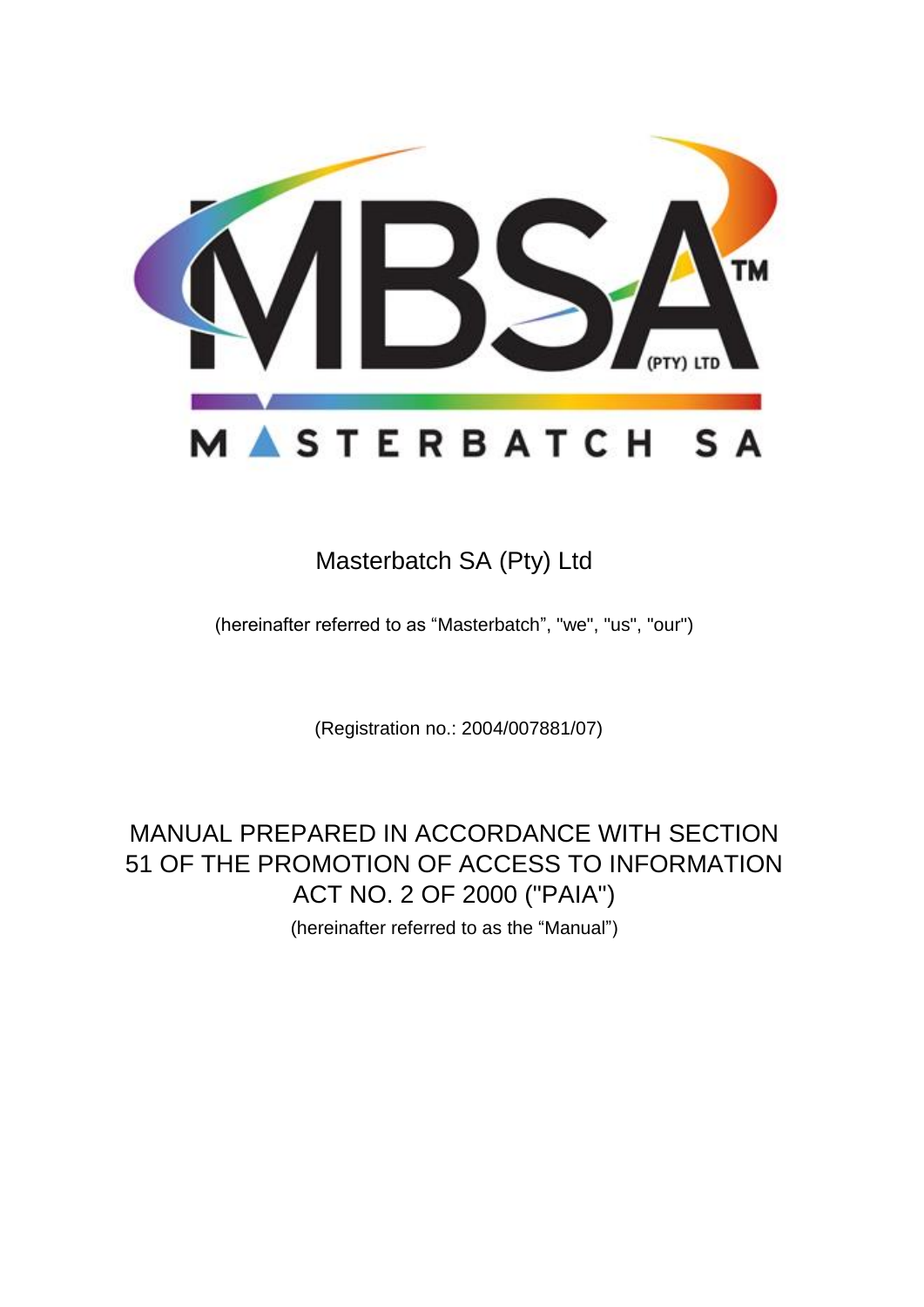# **CONTENTS**

| $1_{-}$         |                                                                  |  |
|-----------------|------------------------------------------------------------------|--|
| 2.              |                                                                  |  |
| 3.              |                                                                  |  |
| 4 <sub>1</sub>  | MASTERBATCH'S PROCESSING OF PERSONAL INFORMATION IN TERMS OF THE |  |
| 5 <sub>1</sub>  |                                                                  |  |
| 6.              |                                                                  |  |
| 7 <sub>1</sub>  |                                                                  |  |
| 8.              |                                                                  |  |
| 9.              |                                                                  |  |
| 10.             |                                                                  |  |
| 11.             |                                                                  |  |
| 12 <sub>1</sub> |                                                                  |  |
|                 |                                                                  |  |

| Approved by:<br>Masterbatch<br>Board | Last revision date: September 2021<br>Version: 1 | Date of next review:<br>September 2022 | Page 2 of 23 |
|--------------------------------------|--------------------------------------------------|----------------------------------------|--------------|
|                                      |                                                  |                                        |              |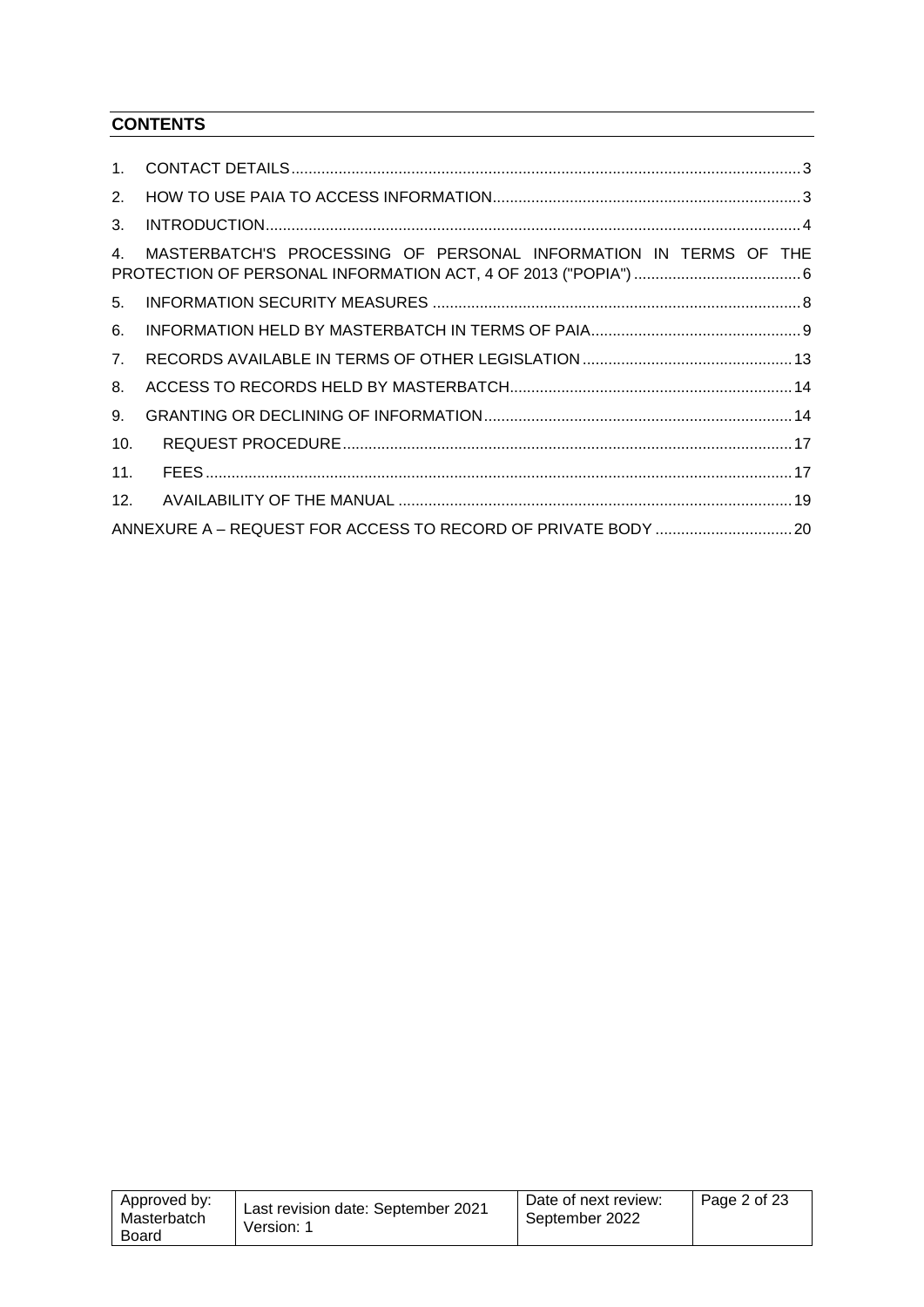# <span id="page-2-0"></span>**1 CONTACT DETAILS**

| <b>Information Officer:</b> | <b>Anthony van Niekerk</b>                    |  |
|-----------------------------|-----------------------------------------------|--|
| <b>Physical address:</b>    | 13 Spanner Road, Spartan, Kempton Park, 1619; |  |
| Postal address:             | PO Box 4541, Atlasville, Benoni, 1465;        |  |
| Tel:                        | 011 975 0222;                                 |  |
| E-mail:                     | informationofficer@masterbatch.co.za;         |  |
| Website:                    | https://www.masterbatch.co.za                 |  |

# <span id="page-2-1"></span>**2 HOW TO USE PAIA TO ACCESS INFORMATION**

#### **(Information provided in terms of section 51(1) of PAIA)**

PAIA grants a requester access to records of a private body if the record is required for the exercise or protection of any rights. If a public body lodges a request in terms of PAIA, the public body must be acting in the public interest.

Requests in terms of PAIA shall be made in accordance with the prescribed procedures, and at the prescribed fees.

A guide on how to use PAIA is required to be compiled by the Information Regulator and when same is available, will be accessible (in various official languages) on the Information Regulator's website and on our website or you may request a copy of the guide from us by contacting our Information Officer.

You may also direct any queries to:

| The Information Regulator of South Africa |  |  |
|-------------------------------------------|--|--|
|                                           |  |  |

| <b>Physical Address:</b> | JD House, 27 Stiemens Street, Braamfontein, Johannesburg, |
|--------------------------|-----------------------------------------------------------|
|                          | 2001                                                      |
| <b>Postal Address:</b>   | P.O Box 31533, Braamfontein, Johannesburg, 2017           |
| E-mail:                  | inforeg@justice.gov.za / complaints.IR@justice.gov.za     |
| Website:                 | https://www.justice.gov.za/inforeg/index.html             |

<span id="page-2-2"></span>

| Approved by:<br>Masterbatch<br>Board | Last revision date: September 2021<br>Version: 1 | Date of next review:<br>September 2022 | Page 3 of 23 |
|--------------------------------------|--------------------------------------------------|----------------------------------------|--------------|
|--------------------------------------|--------------------------------------------------|----------------------------------------|--------------|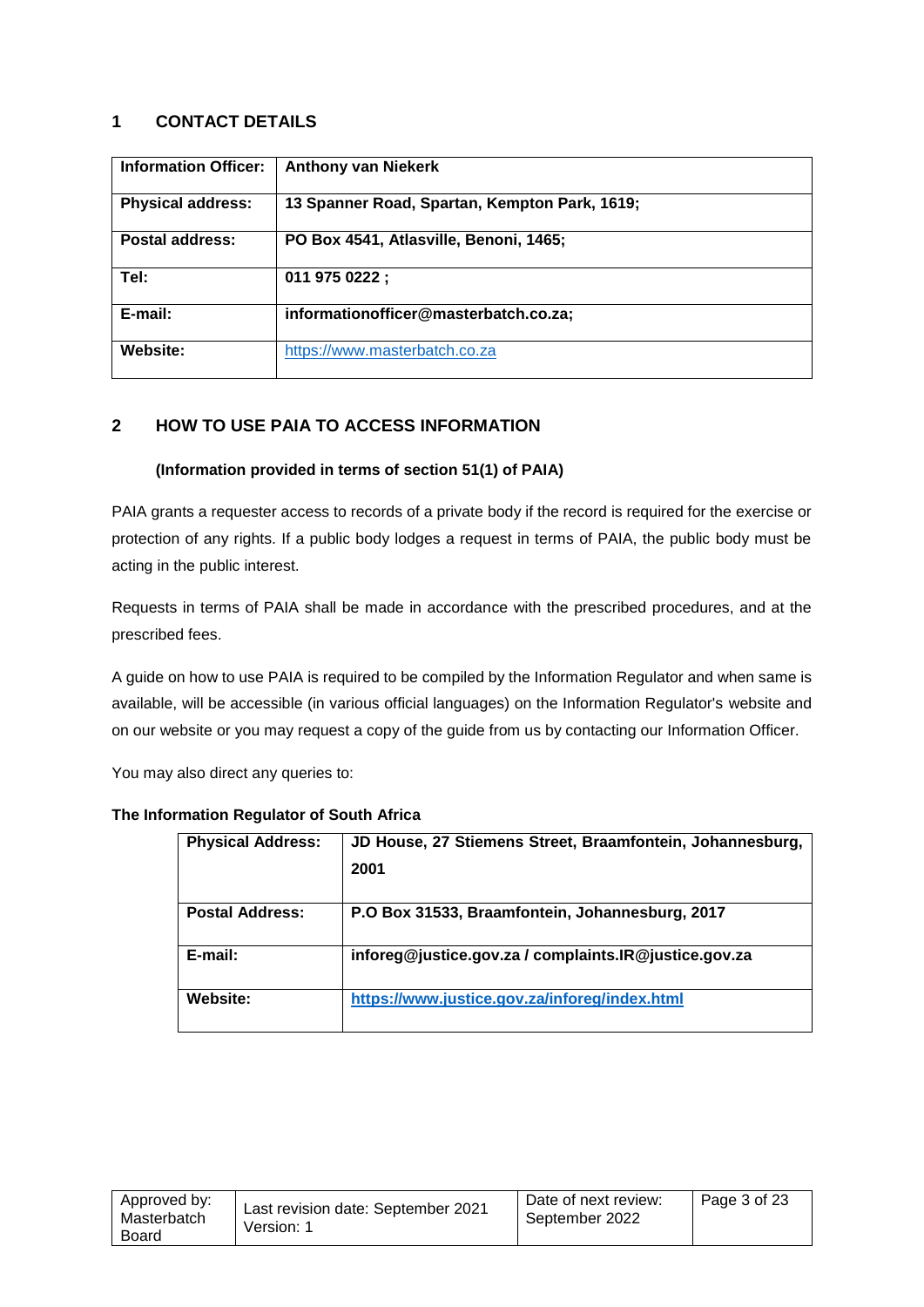# **3 INTRODUCTION**

- 3.1 Section 32 of the Constitution of the Republic of South Africa, No. 108 of 1996 ("the Constitution") provides:
	- *(1) Everyone has the right of access to –*
		- *(a) any information held by the state; and*
		- *(b) Any information that is held by another person and that is required for the exercise or protection of any rights.*
	- *(2) National legislation must be enacted to give effect to this right, and may provide for reasonable measures to alleviate the administrative and financial burden on the state.*
- 3.2 Section 32 of the Constitution affords everyone the right to access information held by the State or any other person. The Constitution requires that national legislation be enhanced to give effect to this right. The Promotion of Access to Information Act, 2 of 2000 ("PAIA"), gives effect to this constitutional right of access as required in terms of sub-section (2).
- 3.3 The Act provides that a person must be given access to any record of a private body if the record is required for the exercise of any right<sup>1</sup> and the procedural requirements relating to a request have been complied with. The Act applies to any recorded information, regardless of form or medium, under the control of the private body, and whether or not the private body created it.
- 3.4 Where a request is made in terms of PAIA, the private or public body to which the request is made is obliged to release the information, except where PAIA expressly provides that the information must not be released. The Act sets out the requisite procedural issues attached to such request.
- 3.5 Masterbatch is a private body in terms of the definition in PAIA.

# **4 OVERVIEW OF MASTERBATCH**

1

4.1 Since inception in 1998, Masterbatch has grown from strength to strength through commitment to product and service excellence. Unrivalled technical expertise and experience is offered as a masterbatch supplier. Masterbatch's competitive advantage is ingrained in the harmony of a passionately dedicated laboratory, scientific, engineering, software development, sales and other support teams.

 $1$  After Masterbatch has satisfied itself that the requester is seeking to exercise or protect a right and not an interest, Masterbatch is then required to ascertain whether the information requested will assist the requester in exercising or protecting the right. The requester is therefore required to establish a nexus, or causal link between the right alleged and the information requested. It does not follow from the mere establishment of the right by the requester that he is automatically entitled to the information requested. The requester must establish that the information sought will assist him in exercising or protecting his right.

| Approved by:<br>Last revision date: September 2021<br>Masterbatch<br>Version: 1<br>Board | Date of next review:<br>September 2022 | Page 4 of 23 |  |  |  |
|------------------------------------------------------------------------------------------|----------------------------------------|--------------|--|--|--|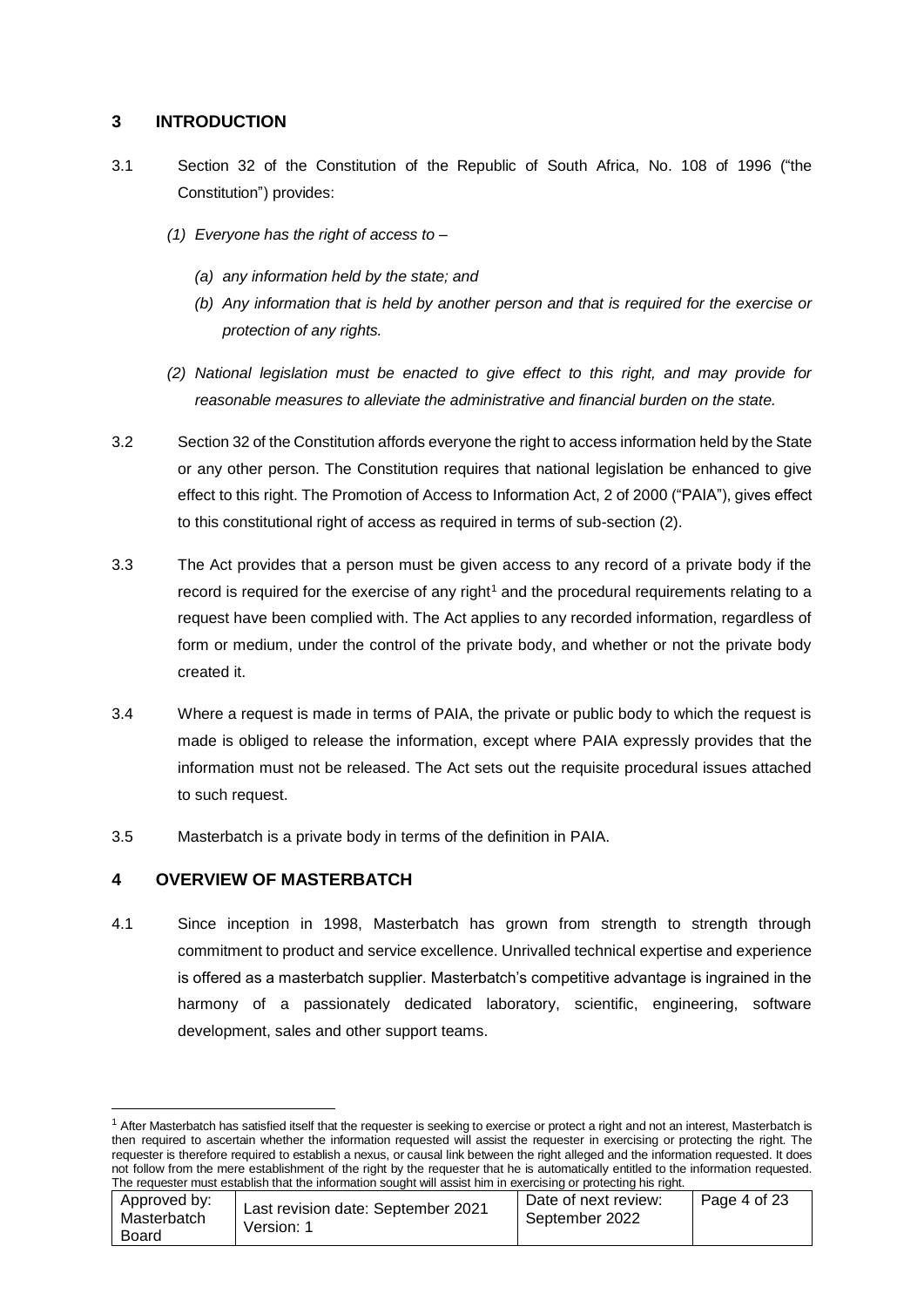- 4.2 Masterbatch is managed by its owners:
- 4.2.1 Anthony van Niekerk Managing Director
- 4.2.2 Phil Johnson National Sales Director
- 4.2.3 Brian Jensen Export Sales Director
- 4.3 From a base of operations in Spartan, Kempton Park, quality masterbatches and pigments are distributed throughout South Africa. With premises centrally located, only minutes away from major highways as well as O.R. Tambo International Airport, quick and efficient delivery is facilitated to anywhere in Southern Africa or internationally.
- 4.4 With branches in Durban and Cape Town and agents in Port Elizabeth, Zambia and Mozambique unequalled service is offered and export facilitated into countries such as Botswana, Kenya, Malawi, Namibia and Zambia as well as throughout the region.
- 4.5 Masterbatch is proud to offer a committed and dynamic team focused on customer service and superior products. Through the use of advanced technology and machinery, customers are timeously offered products suitable for their intended end use.
- 4.6 Masterbatch provides an unrivalled upstream value proposition as a manufacturer and supplier of masterbatch, pigments and performance enhancing additives to the plastics industry. Masterbatch manufactures and supplies masterbatch, pigments and additives to the plastics industry.
- 4.7 Masterbatch drives the following recession-proof value parameters: production built on advanced processes; product engineering built by qualified technical and scientific experts; traceability built around a world-class IT system; and innovation built with an "open-lab" policy for customers.
- 4.8 The "open-lab" policy keeps Masterbatch's technical experts close to real-life complexities, challenges and problems via customer networks. Our laboratory and technical support can then effectively deliver tailor-made solutions to customer specific problems, be it colour matching, product engineering and processing including food contact safety, traceability, packaging; documentation exchanges or any other requirements, in the shortest possible time.

| Approved by:<br>Masterbatch<br>Board | Last revision date: September 2021<br>Version: 1 | Date of next review:<br>September 2022 | Page 5 of 23 |
|--------------------------------------|--------------------------------------------------|----------------------------------------|--------------|
|--------------------------------------|--------------------------------------------------|----------------------------------------|--------------|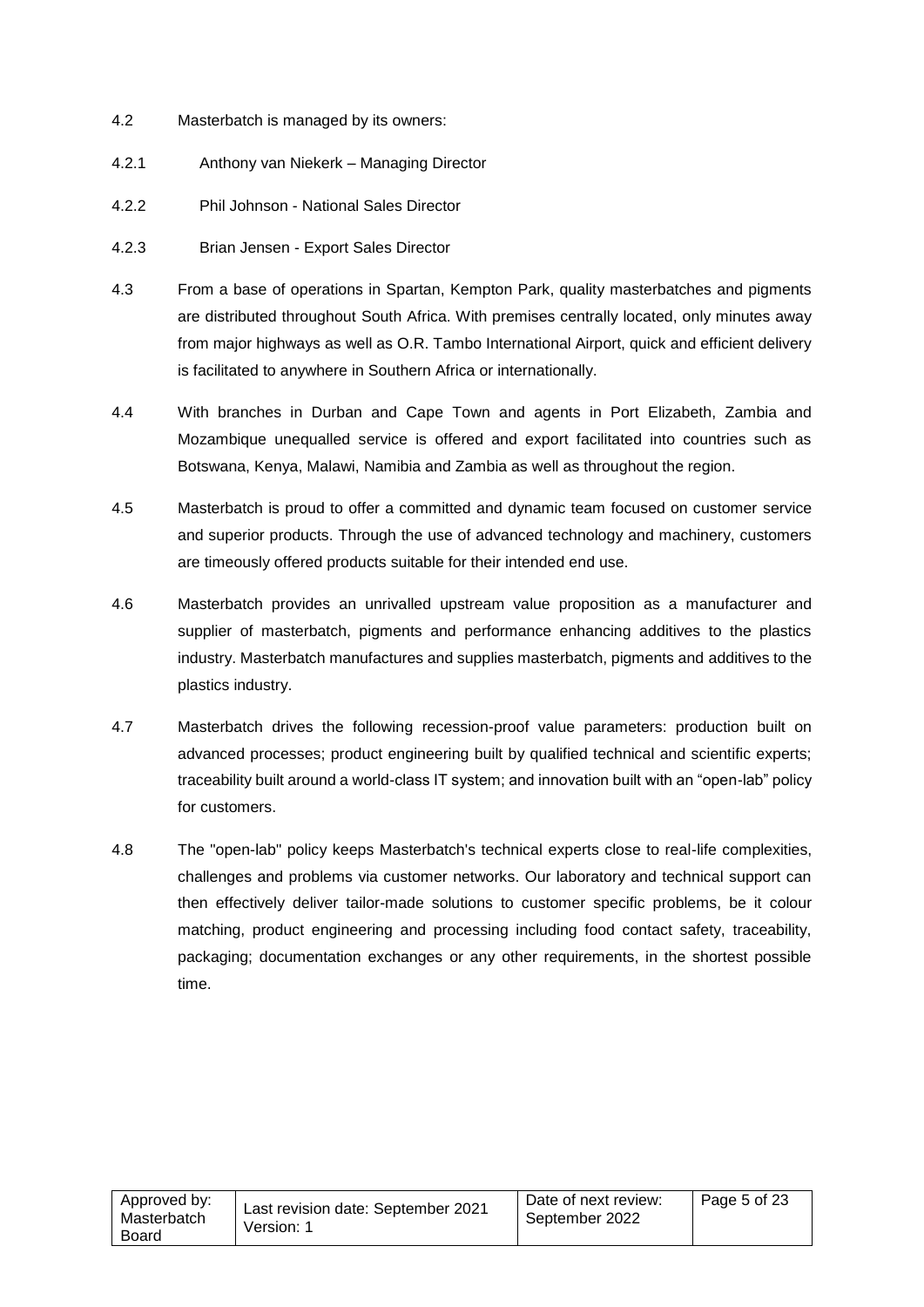# <span id="page-5-0"></span>**5 MASTERBATCH'S PROCESSING OF PERSONAL INFORMATION IN TERMS OF THE PROTECTION OF PERSONAL INFORMATION ACT, 4 OF 2013 ("POPIA")**

# **(Information required under section 51(1)(c) of PAIA)**

- 5.1 Purpose of Masterbatch's processing of personal information -
- 5.1.1 Masterbatch will process personal information only in ways that are for, or compatible with, the business purposes for which the data was collected or that are subsequently authorised by the relevant data subject.
- 5.1.2 Masterbatch will retain personal information only for as long as is necessary to accomplish Masterbatch's legitimate business purposes or for as long as may be permitted or required by applicable law.
- <span id="page-5-1"></span>5.1.3 We use the personal information we collect:
- 5.1.3.1 for the purposes of providing products or services to customers and where relevant, for purposes of doing appropriate customer onboarding and credit vetting;
- 5.1.3.2 for purposes of onboarding suppliers as approved suppliers of Masterbatch. For this purpose, Masterbatch will also process a supplier's personal information for purposes of performing credit checks, and this may include engaging third party credit vetting agencies;
- 5.1.3.3 for purposes of monitoring the use of Masterbatch's electronic systems and online platforms by consumers. Masterbatch will, from time to time, engage third party service providers (who will process the data subject's personal information on behalf of Masterbatch) to facilitate this;
- 5.1.3.4 for purposes of preventing, discovering and investigating non-compliance with Masterbatch policies, and investigating fraud, or other related matters;
- 5.1.3.5 in connection with the execution of payment functions, including payment of Masterbatch's suppliers' invoices;
- 5.1.3.6 to provide a service to Masterbatch customers in terms of relevant services agreements;
- 5.1.3.7 for employment-related purposes such as recruitment, administering payroll and carrying out background checks:
- 5.1.3.8 in connection with internal audit purposes (i.e. ensuring that the appropriate internal controls are in place in order to mitigate the relevant risks, as well as to carry out any investigations where this is required);

| Approved by:<br>Masterbatch<br>Board | Last revision date: September 2021<br>Version: 1 | Date of next review:<br>September 2022 | Page 6 of 23 |
|--------------------------------------|--------------------------------------------------|----------------------------------------|--------------|
|--------------------------------------|--------------------------------------------------|----------------------------------------|--------------|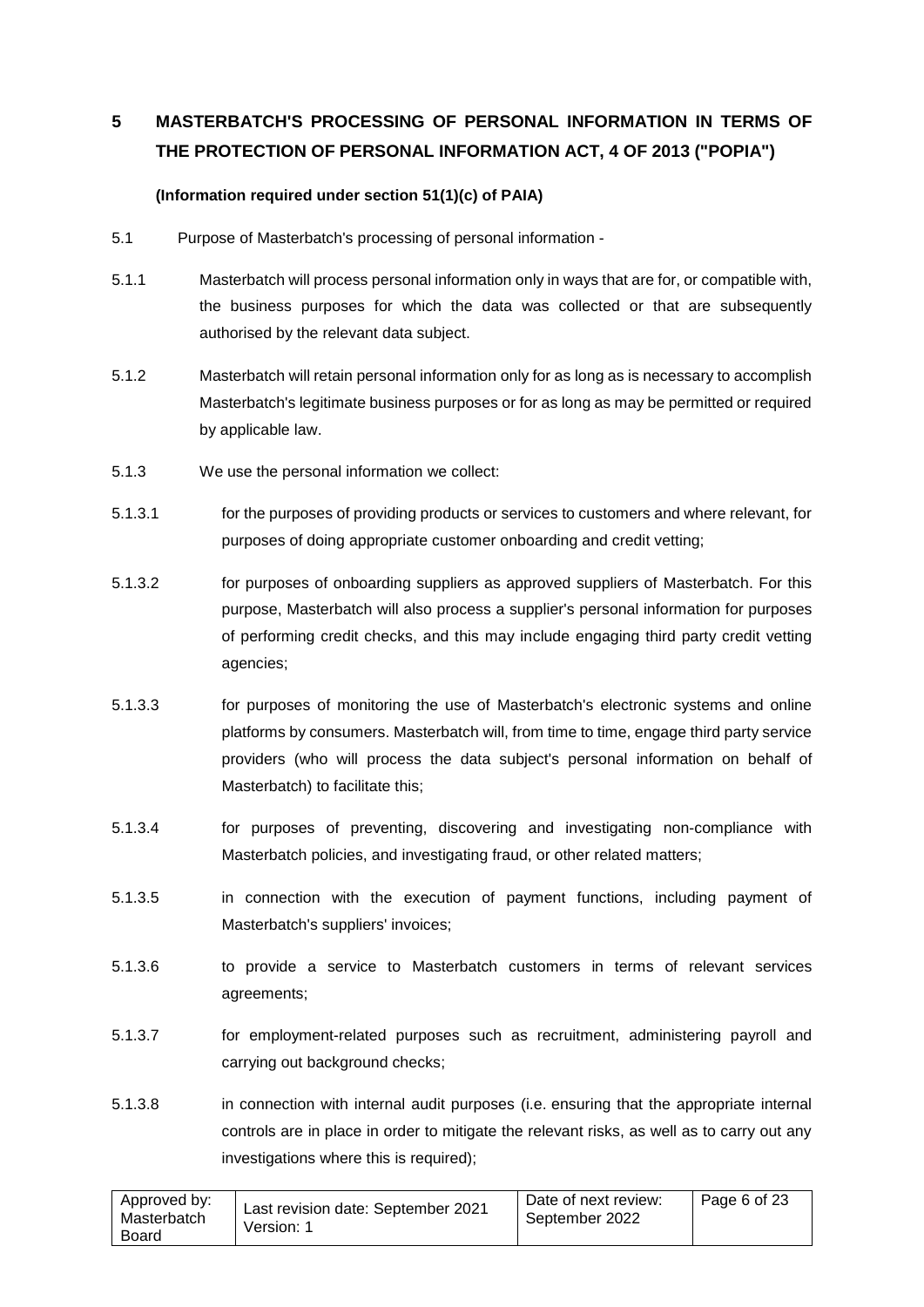- 5.1.3.9 in connection with external audit purposes. For this purpose, Masterbatch engages external service providers and, in so doing, shares personal information of the data subjects with third parties;
- 5.1.3.10 to respond to any correspondence that Masterbatch commercial customer may send to Masterbatch, including via email or by telephone;
- 5.1.3.11 to contact the data subject for direct marketing purposes;
- 5.1.3.12 in order to address customer complaints in respect of Masterbatch's products and services;
- 5.1.3.13 for such other purposes to which the data subject may consent from time to time; and
- 5.1.3.14 for such other purposes as authorised and in compliance with the applicable law.
- 5.2 Masterbatch will not use the personal information which we collect for any purposes other than those purposes specified in paragraph [5.1.3](#page-5-1) above.

#### 5.3 **Categories of data subjects and of the personal information relating thereto**

- 5.3.1 Masterbatch collects personal information directly from the data subject and/or from third parties, and where Masterbatch obtains personal information from third parties, Masterbatch will ensure that it obtains the consent of the data subject to do so or will only process the personal information without the data subject's consent where Masterbatch is permitted to do so in terms of the applicable laws.
- 5.3.2 Data subjects in respect of which personal information is processed include customers of Masterbatch.
- 5.3.3 Examples of third parties from whom personal information is collected include; our customers when Masterbatch handles personal information on their behalf; regulatory bodies; other companies providing services to Masterbatch and where Masterbatch makes use of publicly available sources of information.

#### 5.4 **Recipients or categories of recipients to whom personal information may be supplied**

5.4.1 Masterbatch may be required to disclose personal information in response to a court order, subpoena, civil discovery request, other legal process, or as otherwise required by law as per statutory authorities and/or the lawful order of any court or tribunal. We may disclose personal information when we believe disclosure is necessary to comply with the law or to protect the rights, property, or safety of Masterbatch, our customers, or others.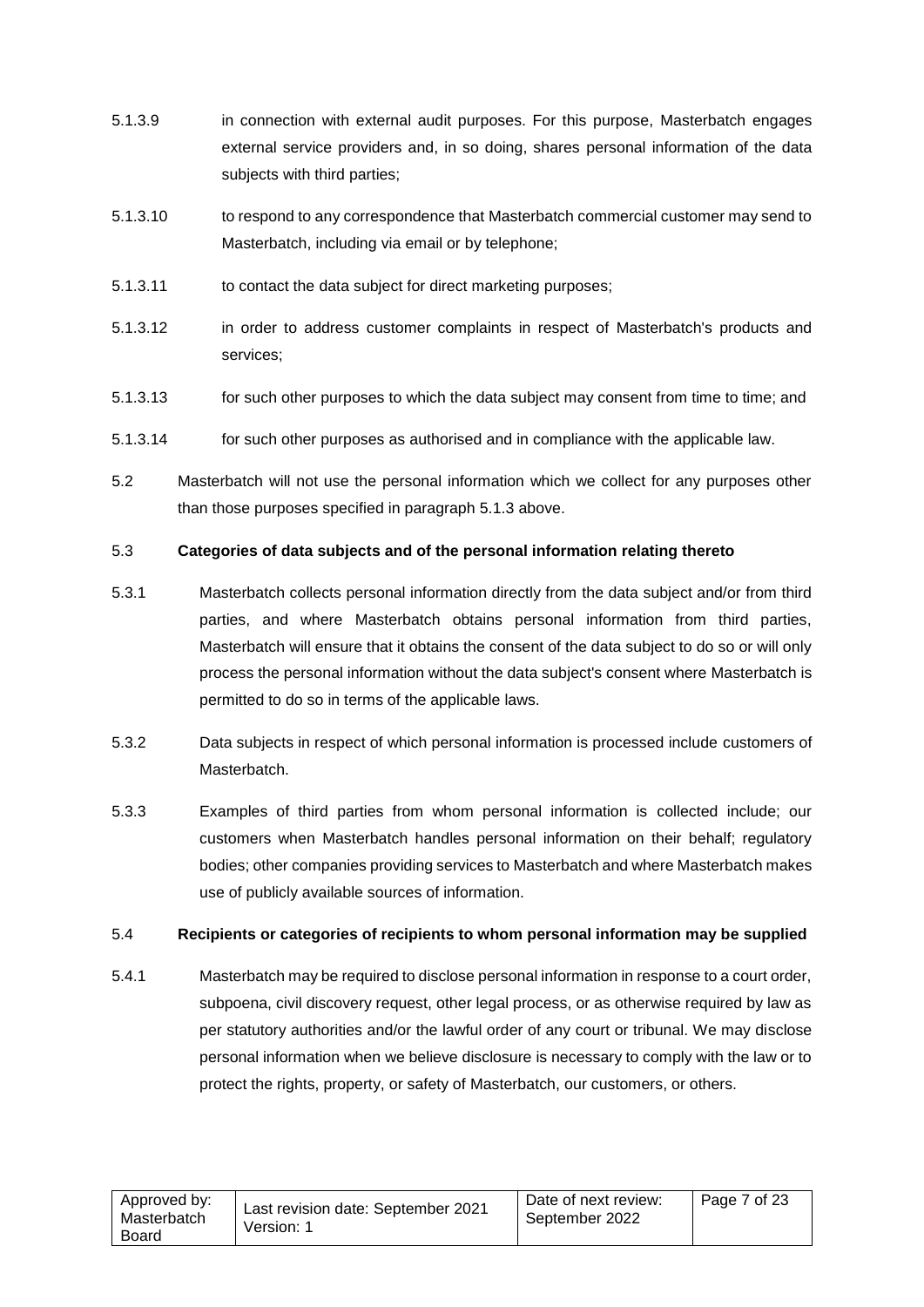- 5.4.2 Masterbatch will comply with POPIA before transferring personal information to a third party who is a contractor of Masterbatch. Before transferring personal information to a third party contractor, such as an authorised service provider, Masterbatch will obtain assurances from the third party that it will process personal information in a manner consistent with POPIA. Where Masterbatch learns that a third party contractor is using or disclosing personal information in a manner contrary to POPIA, Masterbatch will take reasonable steps to prevent such use or disclosure.
- 5.4.3 We reserve the right to disclose and transfer a data subject's information, including their personal information in connection with a corporate merger, consolidation, the sale of substantially all of our membership interests and/or assets or other corporate change, including to any prospective purchasers.

#### 5.5 **Planned Transborder Flows of personal information**

- 1.1.1 In carrying out any cross-border transfers, Masterbatch shall adhere to the provisions of POPIA and any applicable laws.
- 1.2 For a full overview of Masterbatch's personal information processing activities in terms of POPIA, please refer to our Privacy Policy available [HERE](https://www.masterbatch.co.za/general-5)

#### <span id="page-7-0"></span>**6 INFORMATION SECURITY MEASURES**

- 6.1 The security and confidentiality of personal information is important to Masterbatch. We have implemented reasonable technical, administrative, and physical security measures to protect personal information from unauthorised access or disclosure and improper use.
- 6.2 We are committed to ensuring that our security measures which protect your personal information are continuously reviewed and updated where necessary.
- 6.3 In processing any personal information, Masterbatch shall comply with the following minimum technical and organisational security requirements:
- 6.3.1 **Physical Access** Access to personal information is restricted in our offices and only to those employees who need the personal information to perform a specific job / task.
- 6.3.2 **Employee Training** All employees with access to personal information are kept up-todate on our security and privacy practices. After a new policy is added, these employees are notified and/or reminded about the importance we place on privacy, and what they can do to enhance protection for the personal information of all data subjects.
- 6.3.3 **Unique User Identification** employees each have a unique user ID assigned to them, subject to strict confidentiality undertakings in terms of Masterbatch's password and confidentiality policy.

| Approved by:<br>Masterbatch<br>Board | Last revision date: September 2021<br>Version: 1 | Date of next review:<br>September 2022 | Page 8 of 23 |
|--------------------------------------|--------------------------------------------------|----------------------------------------|--------------|
|--------------------------------------|--------------------------------------------------|----------------------------------------|--------------|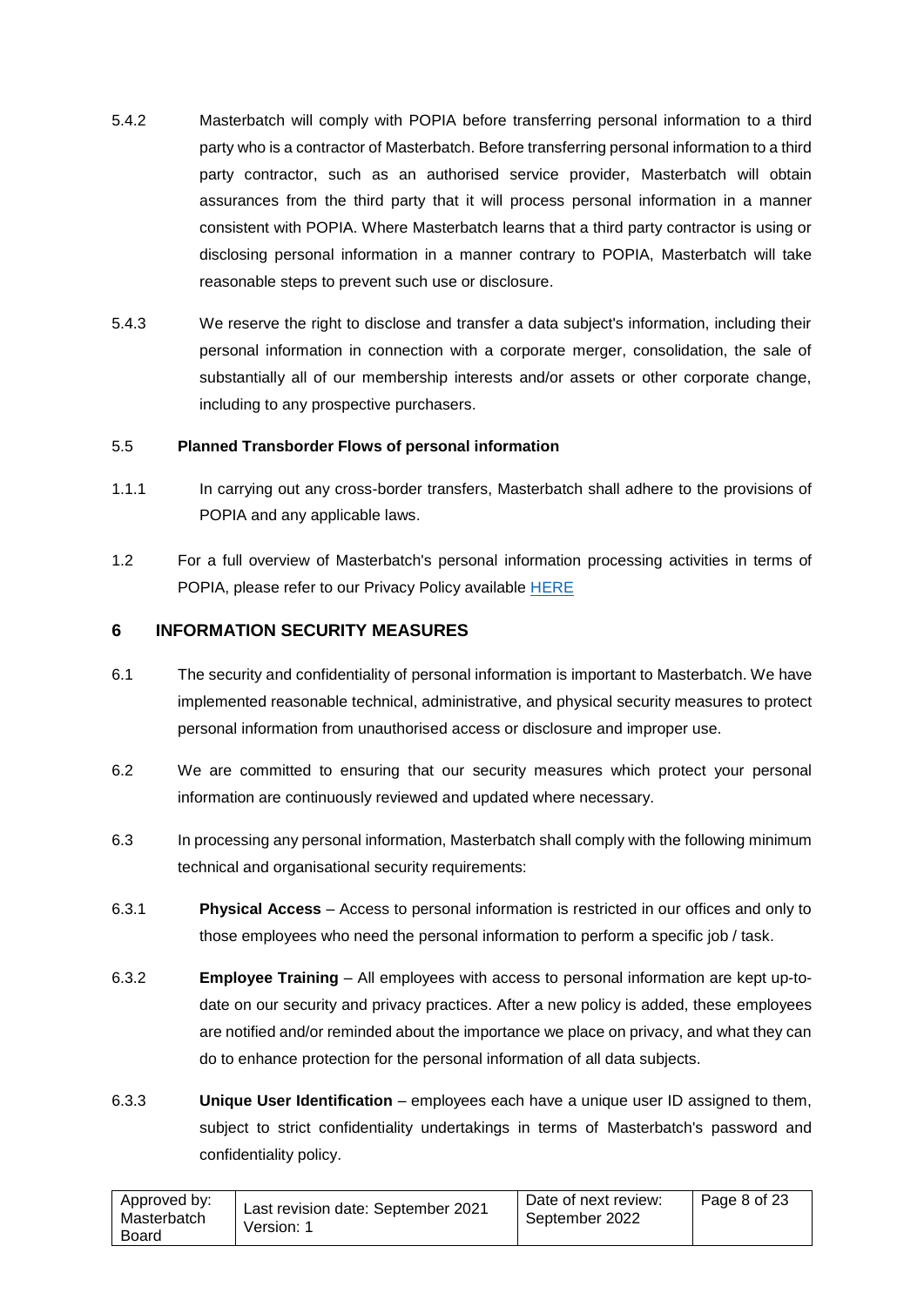- 6.3.4 **Passwords** Masterbatch shall ensure that there are passwords required for any access to personal information in line with its password policy.
- 6.3.5 **Physical access and privileges** Masterbatch ensures that access to personal information is limited to employees on a "need to know" basis, and Masterbatch employees are required to strictly utilise their unique user ID and applicable passwords to access same.
- 6.3.6 **Back-ups** Masterbatch ensures that all personal information is backed-up regularly, based on operational or legal requirements, and that back up testing is conducted regularly in order to ensure that personal information can be recovered in the event that such personal information is lost, damaged or destroyed.
- 6.3.7 **Malware protection** Masterbatch ensures that its environment has comprehensive malware protection software employed, which software is specifically designed to protect Masterbatch from the most recent malware infections.
- 6.3.8 **Vulnerability scanning** Masterbatch frequently conducts vulnerability scanning in order to assess whether personal information is adequately protected from external threats.
- 6.3.9 **Network configuration** Masterbatch continuously monitors all designated networks, employs intrusion detection systems and/or intrusion prevention systems, and records any security incidents.
- 6.3.10 **Systems Review** Masterbatch conducts regular reviews of its technical and organisational security measure system in order to ensure that all of the above security measures are functioning effectively and applied consistently.

# <span id="page-8-0"></span>**7 INFORMATION HELD BY MASTERBATCH IN TERMS OF PAIA**

# **(Information required under section 51(1)(e) of PAIA)**

- 1.1 This section of the Manual sets out the categories and descriptions of records held by Masterbatch. The inclusion of any category of records should not be taken to mean that records falling within that category will be made available under PAIA. In particular, certain grounds of refusal as set out in PAIA may be applicable to a request for such records. **Below is a list of records per subject / qualification:**
- 1.2 **Client records**
- 7.1.1 Bank holder details;
- 7.1.2 Personal details (indicative details);
- 7.1.3 Financial details (banking details and income); and

| Approved by:<br>Masterbatch<br>Board | Last revision date: September 2021<br>Version: 1 | Date of next review:<br>September 2022 | Page 9 of 23 |
|--------------------------------------|--------------------------------------------------|----------------------------------------|--------------|
|--------------------------------------|--------------------------------------------------|----------------------------------------|--------------|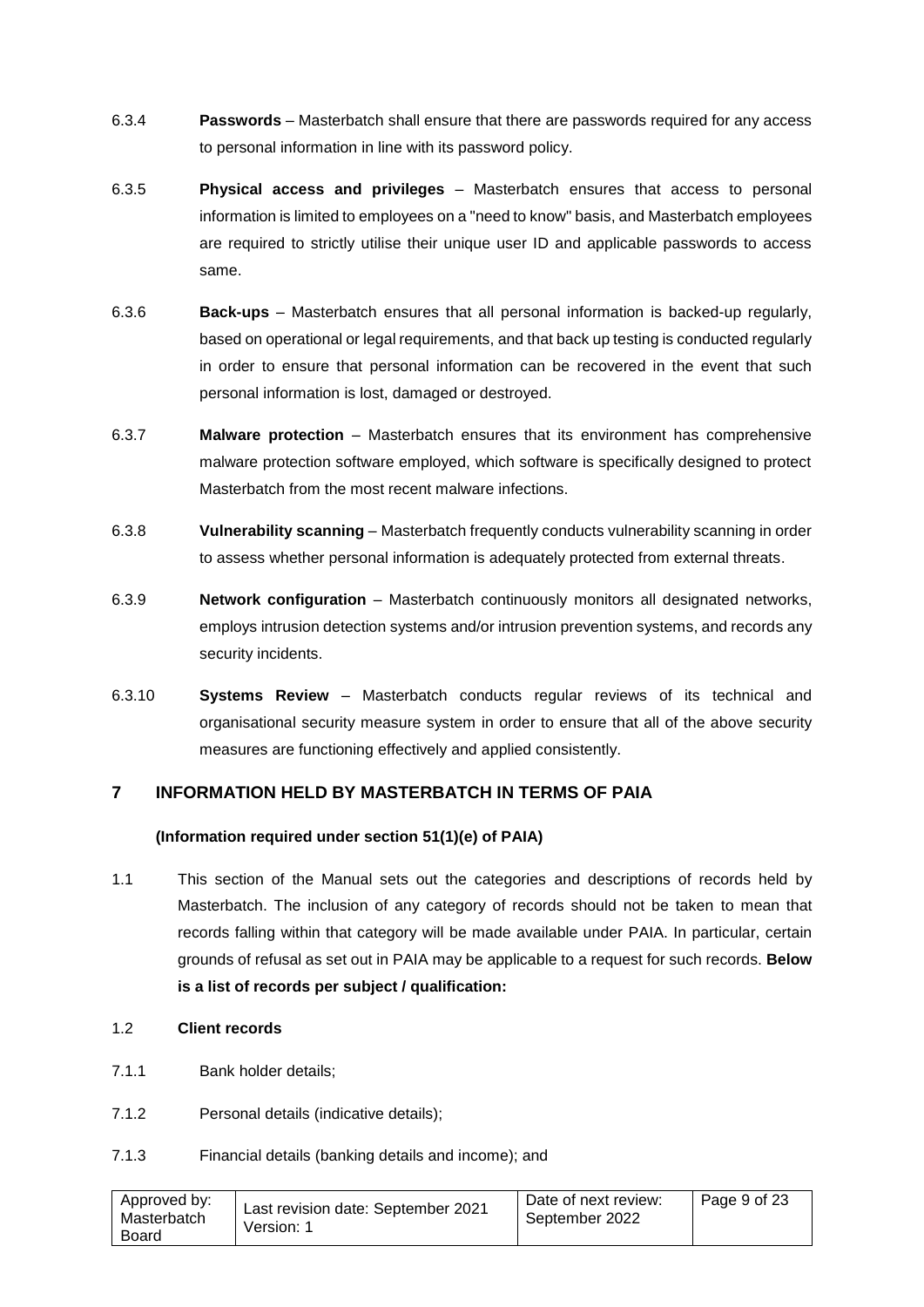7.1.4 Signed declaration by account holder.

#### 7.2 **Financial records**

- 7.2.1 Financial statements of company;
- 7.2.2 Financial documents compiled by Auditors;
- 7.2.3 Financial documents compiled by Actuaries;
- 7.2.4 Internal budget documents;
- 7.2.5 Cheque and banking facilities, bank account numbers;
- 7.2.6 History documents on financial status of company; and
- 7.2.7 Tax details.

#### 7.3 **Property records**

- 7.3.1 Names of properties owned by company;
- 7.3.2 Property details: purchase/lease/selling information; and
- 7.3.3 Legal documents as part of property information.

#### 7.4 **Investment records**

- 7.4.1 Details of investments of company on JSE;
- 7.4.2 Details of investment in property;
- 7.4.3 Investment portfolios and formulas; and
- 7.4.4 Investment performance and documents compiled by advisers.

#### 7.5 **Company records**

- 7.5.1 Registration details;
- 7.5.2 Company license information and details;
- 7.5.3 Policies and procedures;
- 7.5.4 Sales;
- 7.5.5 Products;
- 7.5.6 Strategy;

#### 7.5.7 Business directives;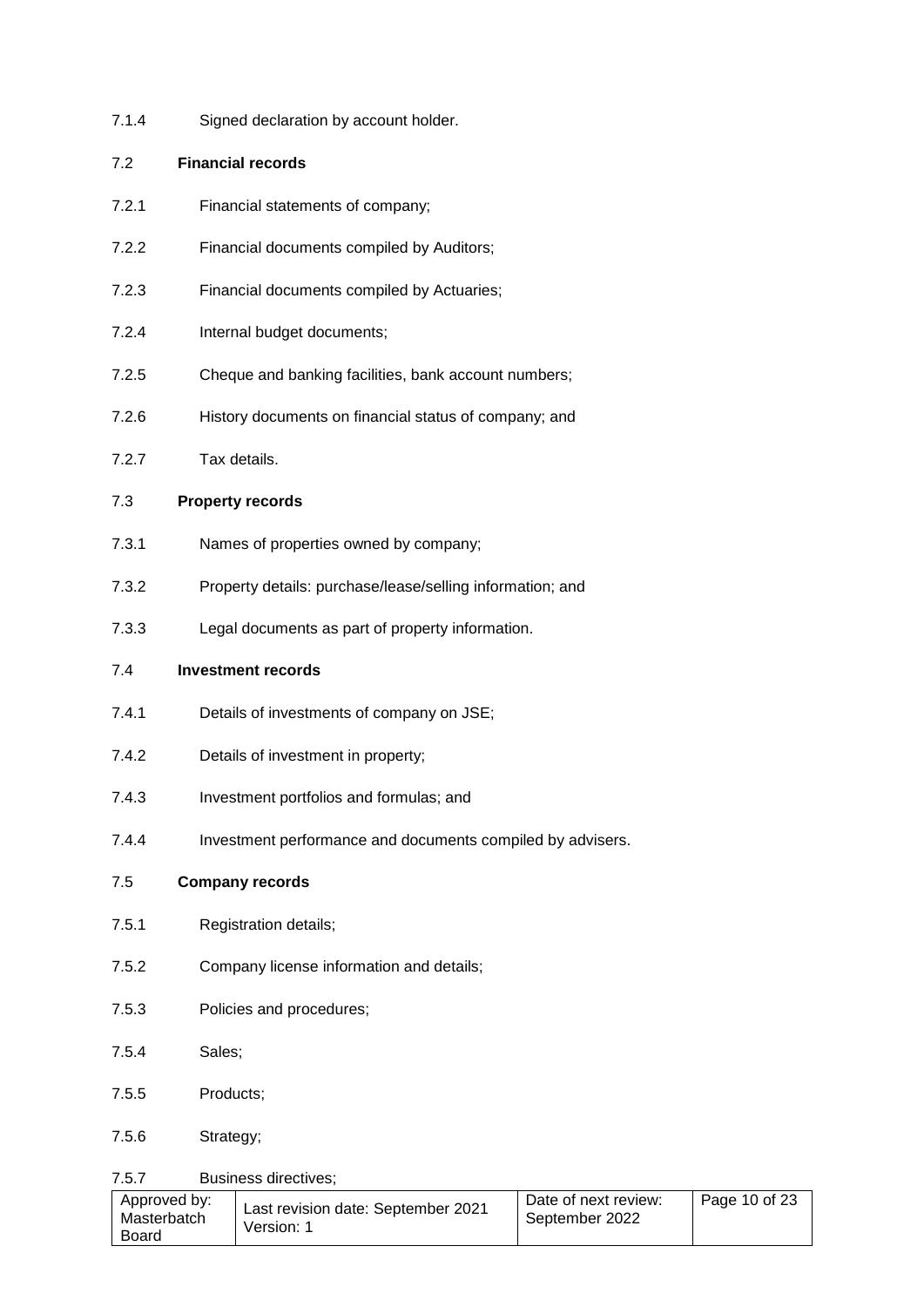- 7.5.8 Suppliers' contracts;
- 7.5.9 Personnel/staff details;
- 7.5.10 Pension/provident fund details; and
- 7.5.11 Medical Aid fund details.

#### 7.6 **Legal records**

- 7.6.1 Documents compiled by Attorneys;
- 7.6.2 Records of legal cases;
- 7.6.3 Appeal records; and
- 7.6.4 Cancellation/termination of membership legal records.

#### 7.7 **Personnel records**<sup>2</sup>

- 7.7.1 Personnel records include the following:
- 7.7.1.1 Any personal records provided to Masterbatch by their personnel;
- 7.7.1.2 Any records a third party has provided to Masterbatch about any of their personnel;
- 7.7.1.3 Conditions of employment and other personnel-related contractual and quasi-legal records;
- 7.7.1.4 Internal evaluation records; and
- 7.7.1.5 Other internal records and correspondence.

#### 7.8 **Customer-related records**<sup>3</sup>

**.** 

- 7.8.1 Customer-related information includes the following:
- 7.8.1.1 Any records a customer has provided to a third party acting for or on behalf of Masterbatch;
- 7.8.1.2 Any records a third party has provided to Masterbatch;
- 7.8.1.3 Records generated by or within Masterbatch pertaining to the customer, including sales and / or order records.

 $3$  A customer includes any natural or juristic entity who receives services from Masterbatch.

| Approved by:<br>Masterbatch<br>Board | Last revision date: September 2021<br>Version: 1 | Date of next review:<br>September 2022 | Page 11 of 23 |
|--------------------------------------|--------------------------------------------------|----------------------------------------|---------------|

<sup>&</sup>lt;sup>2</sup> Personnel refers to any person who works for or provides services to or on behalf of Masterbatch and receives or is entitled to receive any remuneration and any other person who assists in carrying out or conducting the business of Masterbatch. This includes, without limitation, directors, executives, non-executives, all permanent, temporary and part-time staff as well as contract workers.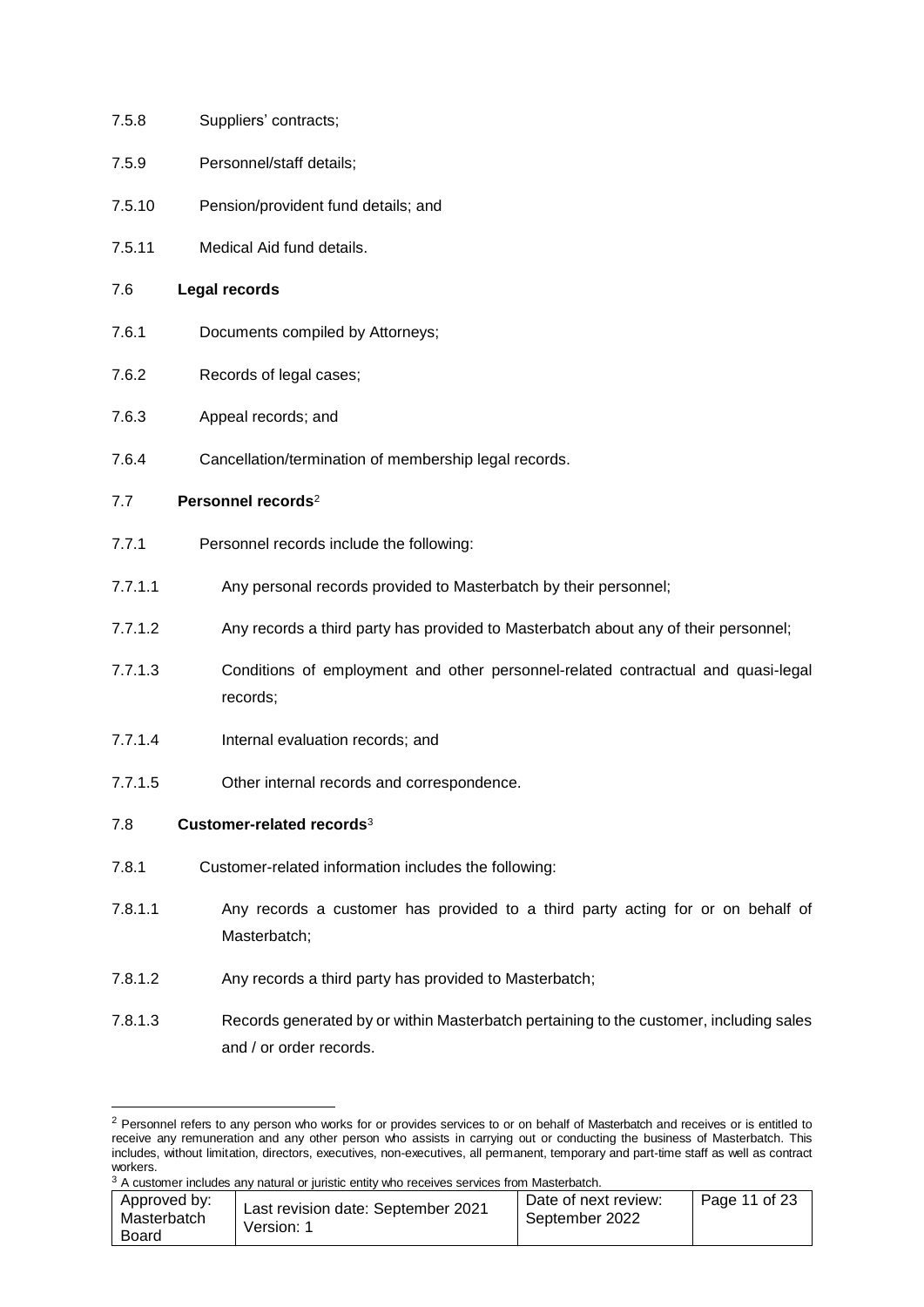#### 7.9 **Private body records**

- 7.9.1 The following are considered to include but not be limited to records which pertain to Masterbatch's own affairs:
- 7.9.1.1 Financial records;
- 7.9.1.2 Operational records;
- 7.9.1.3 Databases;
- 7.9.1.4 Information technology;
- 7.9.1.5 Marketing records;
- 7.9.1.6 Internal correspondence;
- 7.9.1.7 Product records;
- 7.9.1.8 Statutory records;
- 7.9.1.9 Internal policies and procedures;
- 7.9.1.10 Treasury-related records;
- 7.9.1.11 Securities and equities; and
- 7.9.1.12 Records held by officials of the private body.

#### 7.10 **Other Parties**

- 7.10.1 Masterbatch may possess records pertaining to other parties, including without limitation contractors, suppliers, subsidiary/holding/sister companies, joint venture companies and service providers. Alternatively, such other parties may possess records which can be said to belong to Masterbatch.
- 7.10.2 The following records fall under this category:
- 7.10.2.1 Personnel, customer, or private body records which are held by another party as opposed to being held by Masterbatch; and
- 7.10.2.2 Records held by Masterbatch pertaining to other parties, including without limitation financial records, correspondence, contractual records, records provided by the other party, and records third parties have provided about the contractors / suppliers.

| Approved by:<br>Masterbatch<br>Board | Last revision date: September 2021<br>Version: 1 | Date of next review:<br>September 2022 | l Page 12 of 23 |
|--------------------------------------|--------------------------------------------------|----------------------------------------|-----------------|
|--------------------------------------|--------------------------------------------------|----------------------------------------|-----------------|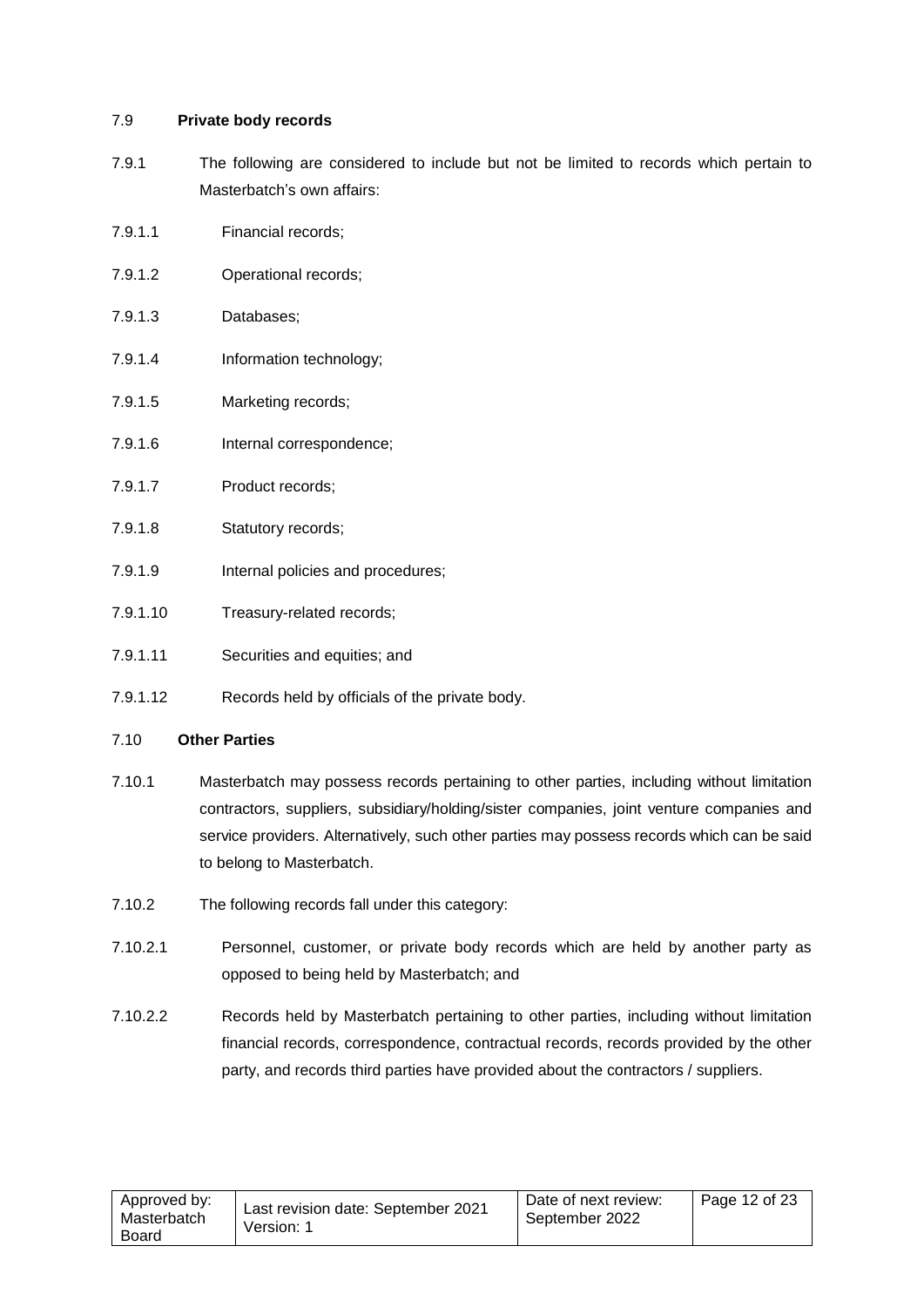# <span id="page-12-0"></span>**8 RECORDS AVAILABLE IN TERMS OF OTHER LEGISLATION**

#### **(Information required under section 51(1)(b)(iii) of PAIA)**

- 8.1 Certain legislation mandates Masterbatch to allow any person access to specified information, upon request, irrespective of who that person may be. Access to information may be granted in terms of such other legislation if the manner of request is not more onerous than a request under PAIA and such a request does not violate the provisions of POPIA.
- 8.2 Records are kept in accordance with legislation applicable to Masterbatch, which includes but is not limited to, the following:
- 8.2.1 Basic Conditions of Employment Act 75 of 1997
- 8.2.2 Collective Investment Schemes Control Act 45 of 2002.
- 8.2.3 Companies Act 71 of 2008
- 8.2.4 Compensation for Occupational Injuries and Diseases Act 130 of 1993
- 8.2.5 Competition Act 89 of 1998
- 8.2.6 Constitution of the Republic of South Africa, 1996
- 8.2.7 Consumer Protection Act 68 of 2008
- 8.2.8 Electronic Communications and Transactions Act 25 of 2002
- 8.2.9 Employment Equity Act 55 of 1998
- 8.2.10 Financial Intelligence Centre Act 38 of 2001
- 8.2.11 Income Tax Act 58 of 1962 (Section 75)
- 8.2.12 Insolvency Act 24 of 1936
- 8.2.13 Labour Relations Act 66 of 1995
- 8.2.14 Long-Term -term Insurance Act 52 of 1998
- 8.2.15 National Credit Act 34 of 2005
- 8.2.16 Occupational Health and Safety Act 85 of 1993
- 8.2.17 Prevention of Organised Crime Act 121 of 1998
- 8.2.18 Promotion of Access to Information Act 2 of 2000
- 8.2.19 Pension Funds Act 24 of 1956

| Version: 1<br>Board | Approved by:<br>Masterbatch | Last revision date: September 2021 | Date of next review:<br>September 2022 | Page 13 of $23$ |
|---------------------|-----------------------------|------------------------------------|----------------------------------------|-----------------|
|---------------------|-----------------------------|------------------------------------|----------------------------------------|-----------------|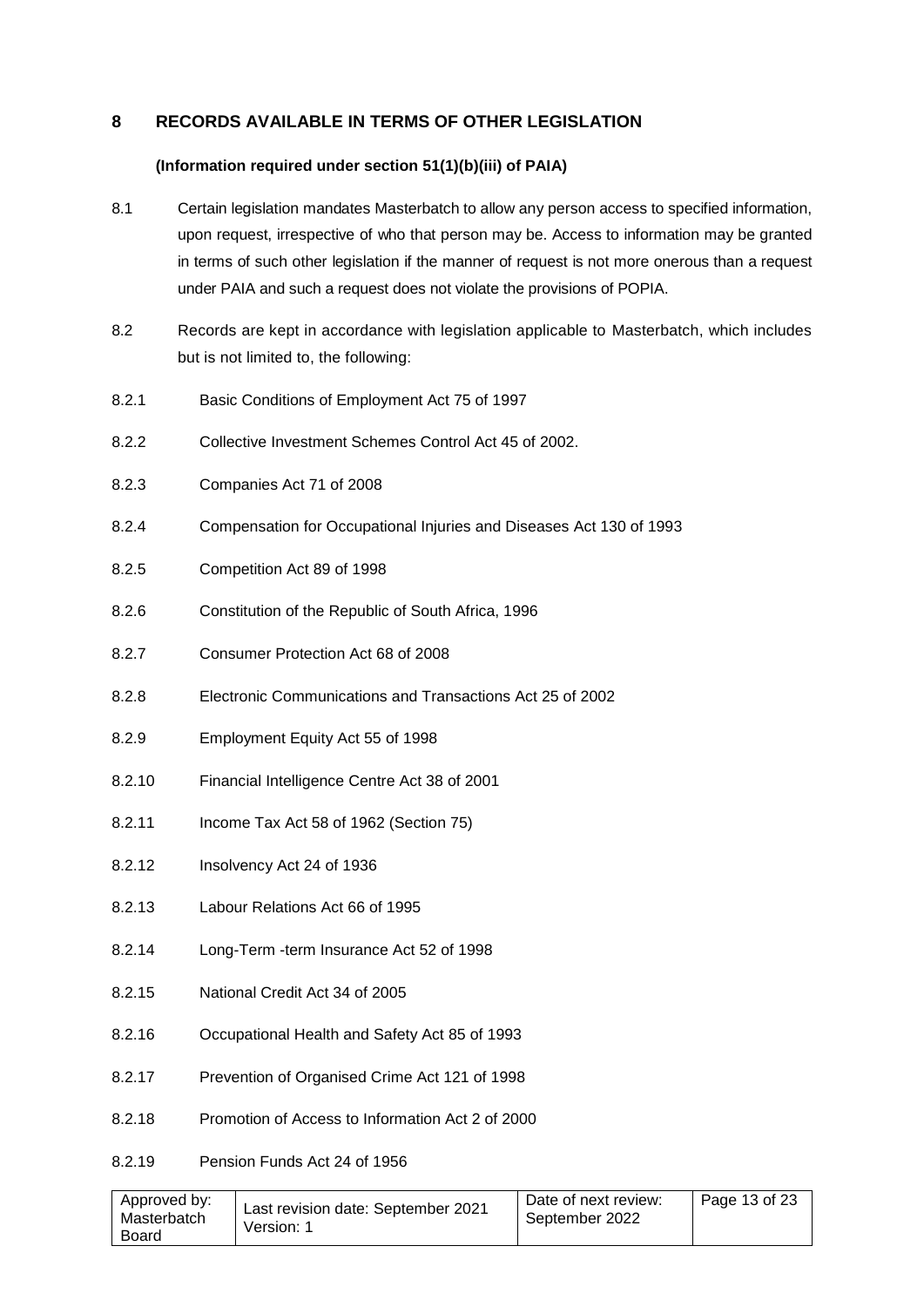- 8.2.20 Protection of Personal Information Act 4 of 2013
- 8.2.21 Security Services Act 36 of 2004;
- 8.2.22 Skills Development Act 97 of 1998
- 8.2.23 Tax Administration Act 28 of 2011
- 8.2.24 Tax on Retirement Funds Act 38 of 1996
- 8.2.25 Trademarks Act 194 of 1993
- 8.2.26 Unemployment Insurance Act 63 of 2001
- 8.2.27 Value Added Tax Act 89 of 1991
- 8.3 Records kept in terms of the above legislation may, in certain instances (and insofar as the information contained therein is of a public nature) be available for inspection without a person having to request access thereto in terms of PAIA.

# <span id="page-13-0"></span>**9 ACCESS TO RECORDS HELD BY MASTERBATCH**

- 9.1 Records /information which are automatically available to a person without the requirement of a formal request or the person having to request access in terms of PAIA:
- 9.1.1 Address and telephone details of company head office and provincial offices;
- 9.1.2 Web site and company e-mail address;
- 9.1.3 Management team names and company details (e-mail address, tel.& fax no);
- 9.1.4 Directors' names;
- 9.1.5 Total of staff members (numbers);
- 9.1.6 Contents in annual reports;
- 9.1.7 Contents in product brochures; and / or
- 9.1.8 Names of suppliers of services (i.e. cleaning services, gardening etc.).

#### <span id="page-13-1"></span>**10 GRANTING OR DECLINING OF INFORMATION**

<span id="page-13-2"></span>10.1 Requests for access by a requestor will be processed within 30 days, unless the request contains considerations that are of such a nature that an extension of the 30-day time limit is necessary. Such considerations include:

| Approved by:<br>Masterbatch<br>Board | Last revision date: September 2021<br>Version: 1 | Date of next review:<br>September 2022 | l Page 14 of 23 |
|--------------------------------------|--------------------------------------------------|----------------------------------------|-----------------|
|--------------------------------------|--------------------------------------------------|----------------------------------------|-----------------|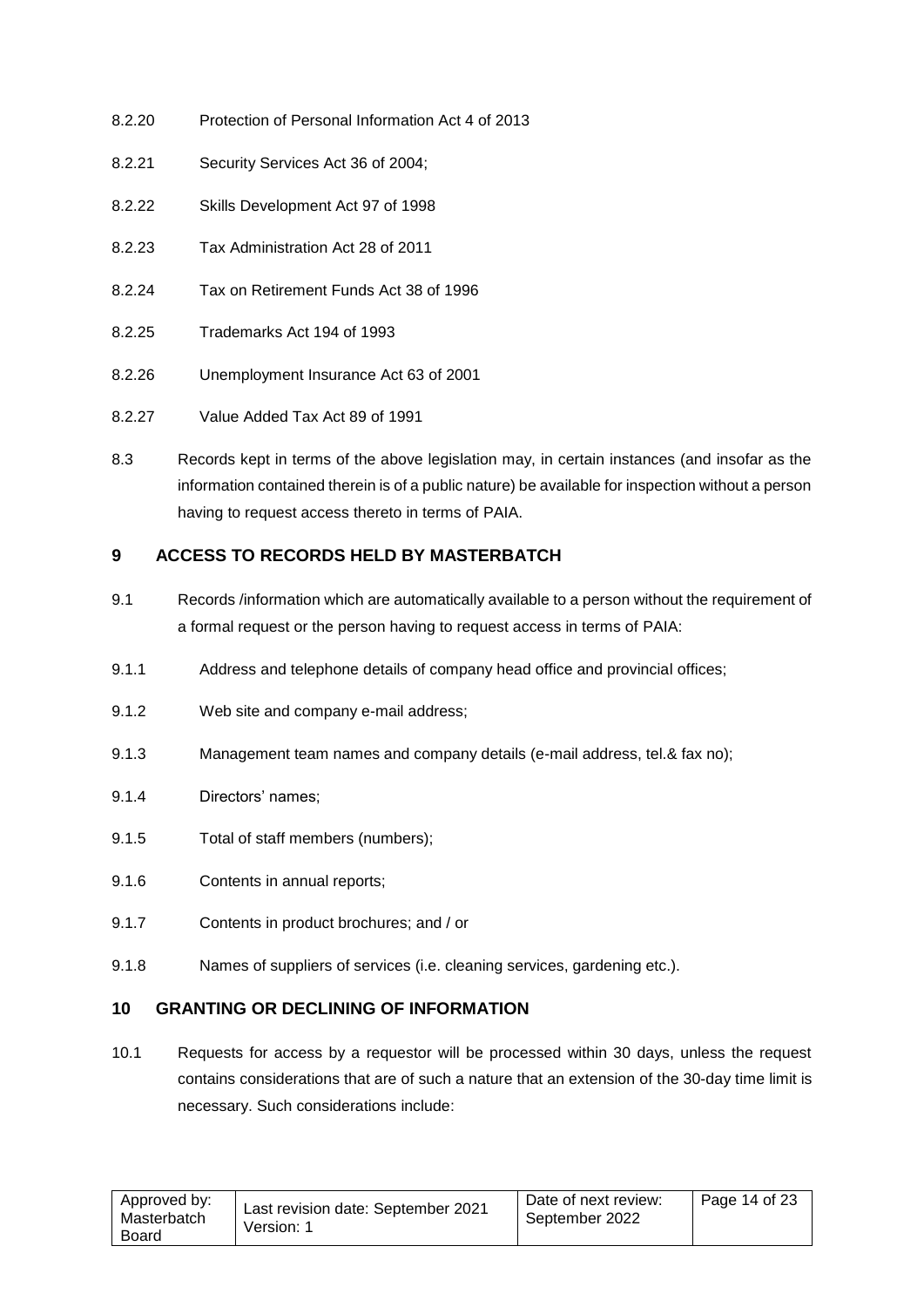- 10.1.1 where the request is for a large number of records or requires a search through a large number of records (including where records that have been archived electronically need to be restored);
- <span id="page-14-1"></span><span id="page-14-0"></span>10.1.2 where the request requires a search for records in, or collection of such records from, an office of Masterbatch located far away from any of Masterbatch's regional offices;
- 10.1.3 consultation among divisions of Masterbatch or with another private body is necessary or desirable to decide upon the request that cannot reasonably be completed within the original 30-day period:
- 10.1.4 more than one of the circumstances contemplated in paragraphs [10.1,](#page-13-2) [10.1.1](#page-14-0) and [10.1.2,](#page-14-1) exist in respect of the request making compliance with the original period not reasonably possible; or
- 10.1.5 the requester consents in writing to such extension.
- 10.2 If an extension is necessary, you will be notified with reasons for the extension. If the Information Officer fails to communicate a decision on a request, such a request is then deemed to have been refused.

# **11 COMPULSORY DECLINING OF REQUESTS FOR INFORMATION**

- 11.1 Requests for access by a requestor must be refused by the Information Officer if:
- 11.1.1 the disclosure would involve the unreasonable disclosure of personal information about a third party (natural person), including a deceased individual (see section 63 of PAIA);
- 11.1.2 the record contains (a) trade secrets of a third party, (b) financial, commercial, scientific or technical information, other than trade secrets, of a third party, the disclosure of which would be likely to cause harm to the commercial or financial interests of that third party, or (c) information supplied in confidence by a third party the disclosure of which could reasonably be expected to put that third party at a disadvantage in contractual or other negotiations; or to prejudice that third party in commercial competition (see section 64 of PAIA);
- 11.1.3 the disclosure of the record would constitute an action for breach of a duty of confidence owed to a third party in terms of an agreement (see section 65 of PAIA);
- 11.1.4 the disclosure could reasonably be expected to endanger the life or physical safety of an individual (see section 66(a) of PAIA);
- 11.1.5 the record is privileged from production in legal proceedings unless the person entitled to the privilege has waived the privilege (see section 67 of PAIA); or

| Approved by:<br>Masterbatch<br>Board | Last revision date: September 2021<br>Version: 1 | Date of next review:<br>September 2022 | Page 15 of 23 |
|--------------------------------------|--------------------------------------------------|----------------------------------------|---------------|
|--------------------------------------|--------------------------------------------------|----------------------------------------|---------------|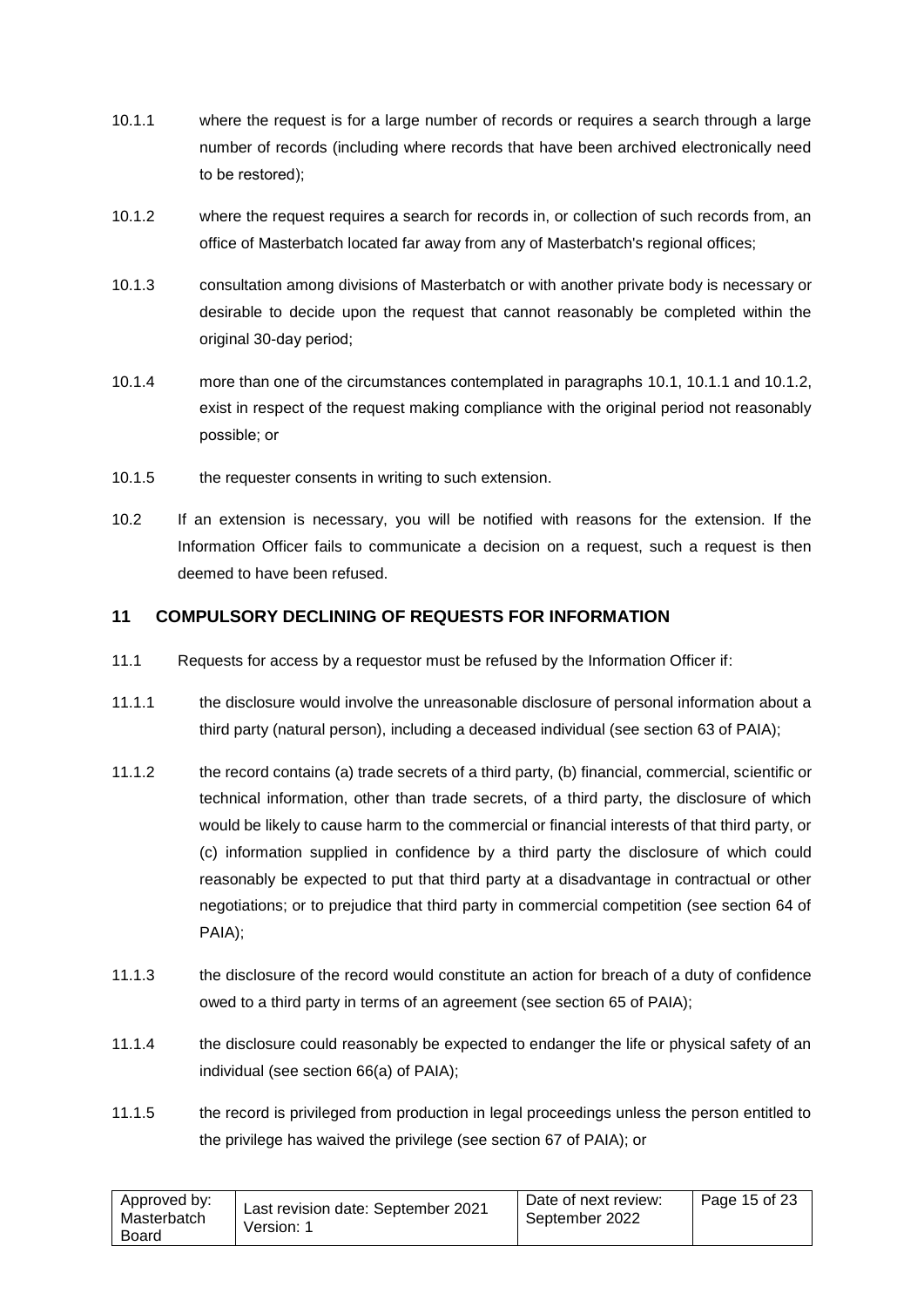- 11.1.6 the record contains information about research being or to be carried out by or on behalf of a third party, the disclosure of which would be likely to expose: (a) the third party; (b) a person that is or will be carrying out the research on behalf of the third party; or (c) the subject matter of the research, to serious disadvantage (see section 69 of PAIA).
- 11.2 Requests for access by a requestor may be refused by the Information Officer if:
- 11.2.1 the disclosure would be likely to prejudice or impair: (i) the security of: (aa) a building, structure or system, including, but not limited to, a computer or communication system; (bb) a means of transport; or (cc) any other property; or (ii) methods, systems, plans or procedures for the protection of: (aa) an individual in accordance with a witness protection scheme; (bb) the safety of the public, or any part of the public; or (cc) the security of property contemplated in subparagraph (i) (aa), (bb) or (cc) (see section 66(b));
- 11.2.2 the record:
- 11.2.2.1 contains trade secrets of Masterbatch;
- 11.2.2.2 contains financial, commercial, scientific or technical information, other than trade secrets, the disclosure of which would be likely to cause harm to the commercial or financial interests of Masterbatch;
- 11.2.2.3 contains information, the disclosure of which could reasonably be expected:
- 11.2.2.3.1 to put Masterbatch at a disadvantage in contractual or other negotiations; or
- 11.2.2.3.2 to prejudice Masterbatch in commercial competition; or
- 11.2.2.4 is a computer program, as defined in section 1(1) of the Copyright Act No. 98 of 1978, owned by Masterbatch, except insofar as it is required to give access to a record to which access is granted in terms of PAIA; or
- 11.2.3 the record contains information about research being or to be carried out by or on behalf of Masterbatch, the disclosure of which would be likely to expose: (a) Masterbatch; (b) a person that is or will be carrying out the research on behalf of Masterbatch; or (c) the subject matter of the research, to serious disadvantage.
- 11.3 If you are not satisfied with the outcome of your request, you are entitled to submit a complaint to the Information Regulator The prescribed complaints form is available for download [here.](https://www.justice.gov.za/inforeg/docs/forms/InfoRegSA-PAIA-Form05-Reg10.pdf)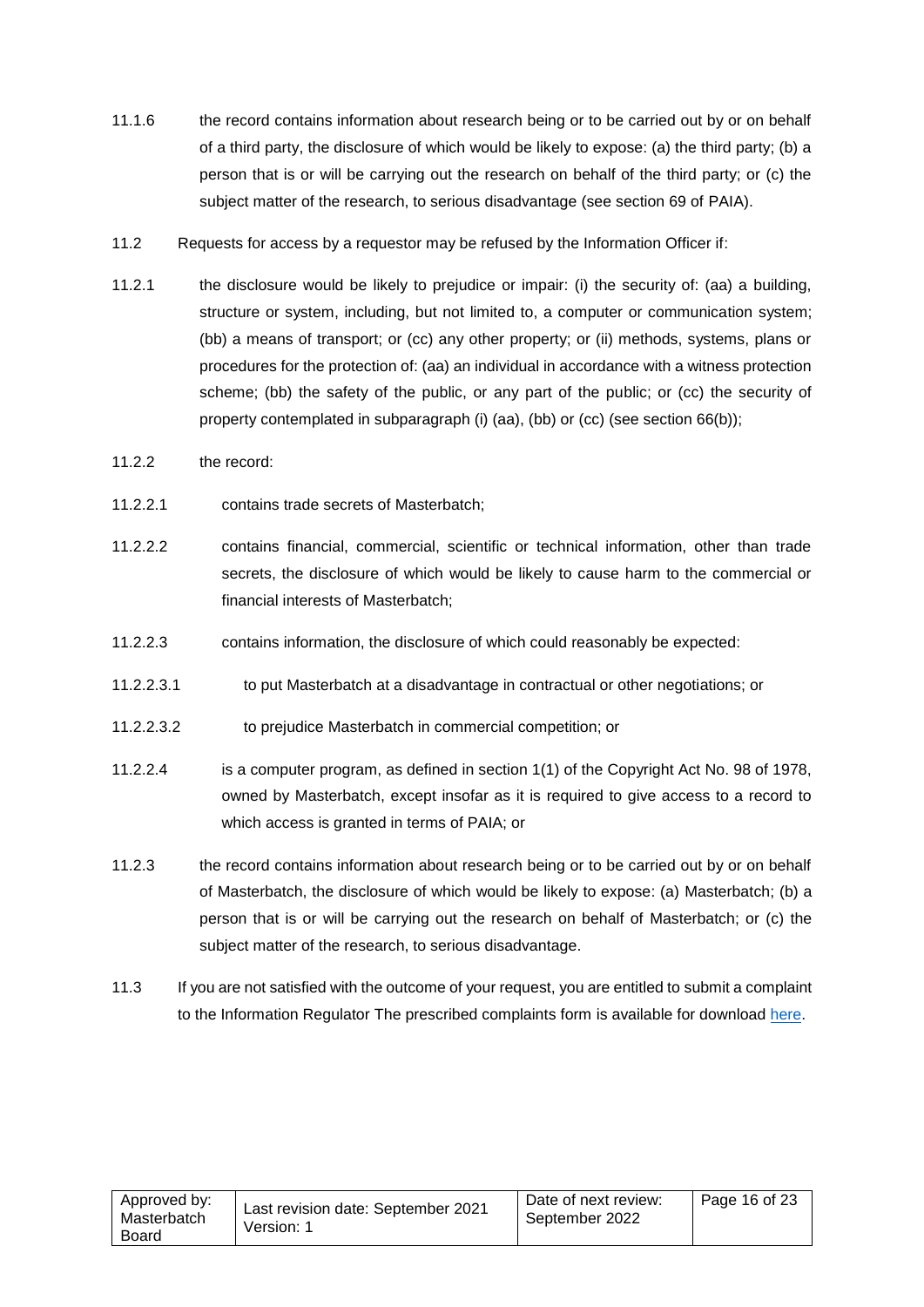# <span id="page-16-0"></span>**12 REQUEST PROCEDURE**

- 12.1 Details when submitting a formal request:
- 12.1.1 Submit Request Form (Annexure A) for the attention of the appropriate Information Officer to the address or the electronic mail address provided at paragraph [1](#page-2-0) of this Manual.
- 12.1.2 Ensure that the right you wish to protect or exercise is fully described in the Request Form.
- 12.1.3 If a request is made on behalf of another person, the requester must then submit proof of the capacity in which the requester is making the request to the satisfaction
- 12.1.4 The information, if granted, will be supplied to the requester in a format applicable to the request. If declined the requestor will be notified in writing and will be provided with the reasons for the decision.

#### <span id="page-16-1"></span>**13 FEES**

- 13.1 Request fees:
- 13.1.1 The Information Officer must by notice require the requester to pay the prescribed request fee (if any) before further processing the request (see s 54(1) of PAIA).
- 13.1.2 The fee that the requester must pay to a private body is R140. The requester may lodge an application to the court against the tender or payment of the request fee (See section 54(3)(b) of PAIA).
- 13.2 Access fees and fees for reproduction:
- 13.2.1 If access to a record/s is granted by Masterbatch, the requester may be required to pay an access fee for the search for and preparation of the records and for re-production of the record/s.
- 13.2.2 The access fees which apply are set out below. Masterbatch can refuse access until such access fees have been paid.

| Approved by: | Last revision date: September 2021 | Date of next review: | Page 17 of 23 |
|--------------|------------------------------------|----------------------|---------------|
| Masterbatch  | Version: 1                         | September 2022       |               |
| Board        |                                    |                      |               |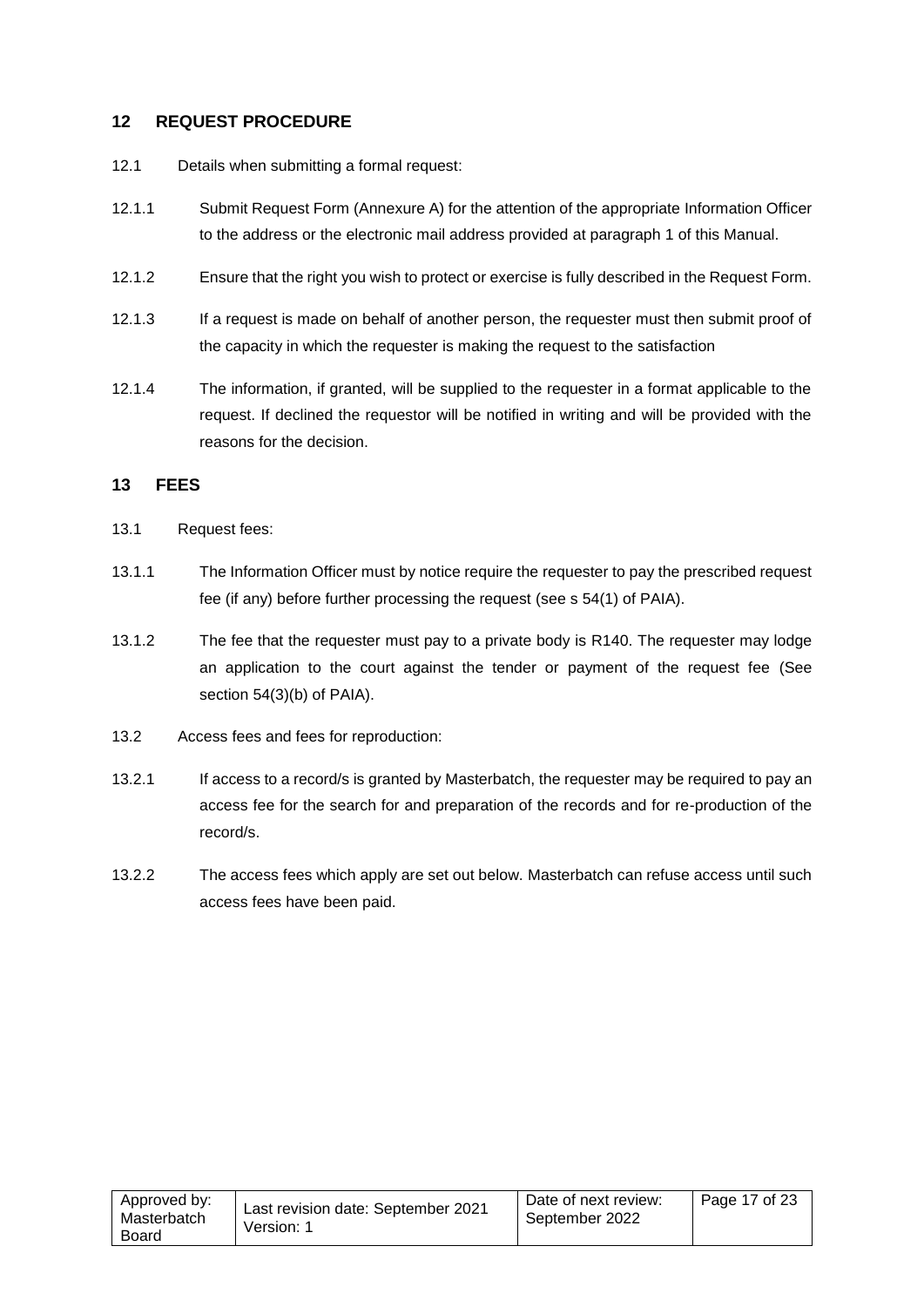| Item | <b>Reproduction</b>                                                          | Fee                  |
|------|------------------------------------------------------------------------------|----------------------|
| 1.   | Photocopy/printed black and white copy of an A4-size page                    | R2.00 per            |
|      |                                                                              | page or              |
|      |                                                                              | part thereof         |
| 2.   |                                                                              |                      |
|      | Printed copy of A4-size page                                                 | R2.00 per<br>page or |
|      |                                                                              | part thereof         |
|      |                                                                              |                      |
| 3.   | For a copy in a computer-readable form on:                                   |                      |
|      | (i) Flash drive (provided by requestor)                                      | R40.00               |
|      | (ii) Compact disk                                                            |                      |
|      |                                                                              |                      |
|      | If provided by requestor<br>$\overline{a}$                                   | R40.00               |
|      | If provided to the requestor                                                 | R60.00               |
|      |                                                                              |                      |
| 4.   | For a transcription of visual images, per A4-size page or part thereof       | Service to           |
| 5.   | For a copy of visual images                                                  | be<br>outsourced.    |
|      |                                                                              | Will depend          |
|      |                                                                              | on                   |
|      |                                                                              | quotation            |
|      |                                                                              | from                 |
|      |                                                                              | service              |
|      |                                                                              | provider.            |
| б.   | For a transcription of an audio record, for an A4-size page or part thereof  | R24.00               |
|      |                                                                              |                      |
| 7.   | For a copy of an audio record on:                                            |                      |
|      | Flash drive (provided by requestor)<br>$\overline{a}$                        | R40.00               |
|      | Compact disc                                                                 | R40.00               |
|      | Provided by requestor                                                        |                      |
|      | Provided to requestor                                                        | R60.00               |
| 8.   | To search for and prepare the record for disclosure or part thereof for each | R145.00              |
|      | hour or part thereof, excluding the first hour, reasonably required for such |                      |
|      | search and preparation                                                       |                      |
|      | To not exceed a total cost of                                                | R435.00              |
|      |                                                                              |                      |

| Approved by:<br>Masterbatch<br>Board | Last revision date: September 2021<br>Version: 1 | Date of next review:<br>September 2022 | Page 18 of $23$ |
|--------------------------------------|--------------------------------------------------|----------------------------------------|-----------------|
|--------------------------------------|--------------------------------------------------|----------------------------------------|-----------------|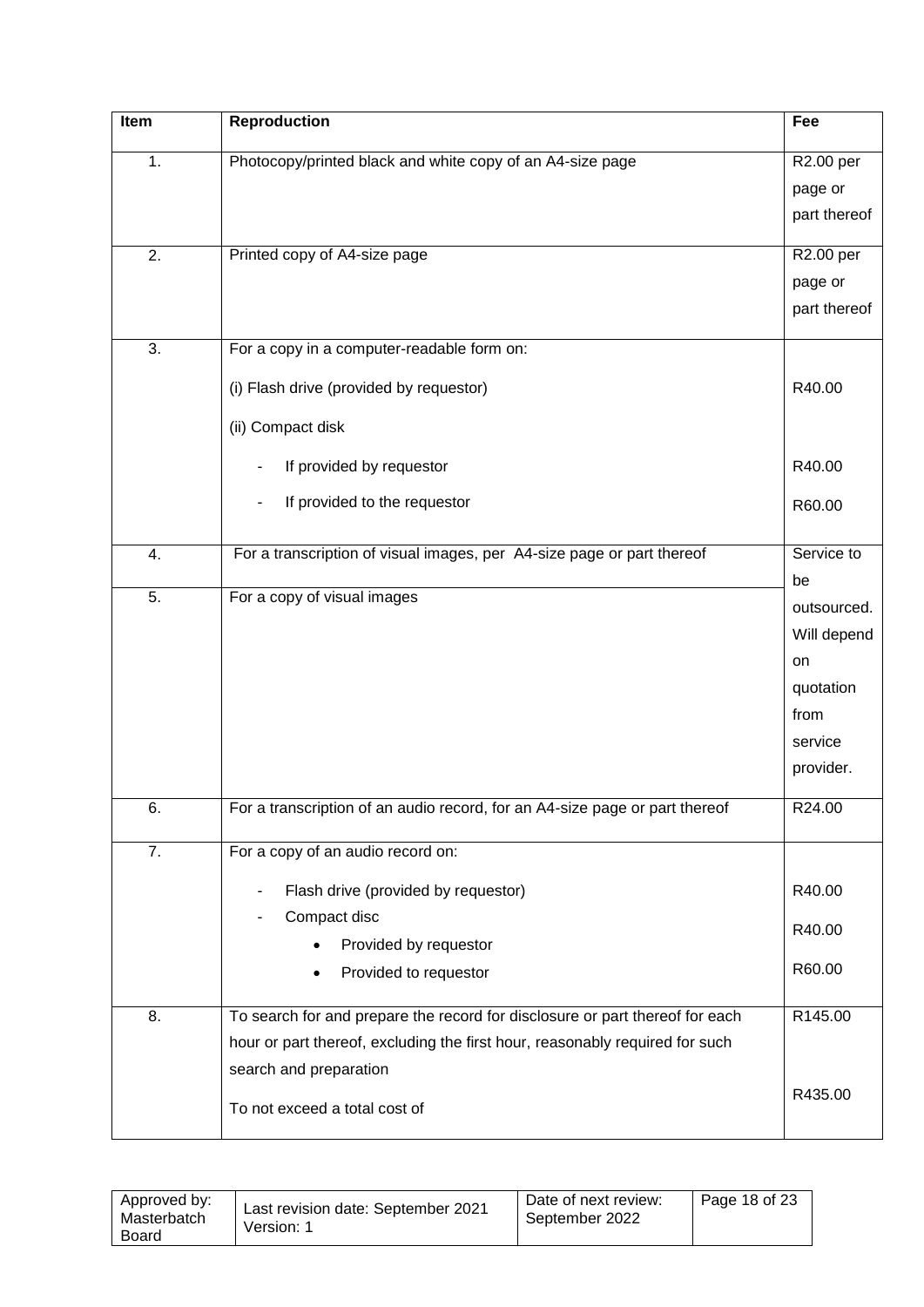| 9.  | Deposit: if search exceeds 6 hours               | One third of |
|-----|--------------------------------------------------|--------------|
|     |                                                  | amount per   |
|     |                                                  | request      |
|     |                                                  | calculated   |
|     |                                                  | in terms of  |
|     |                                                  | items 1 to 7 |
|     |                                                  | above        |
|     |                                                  |              |
| 10. | Postage, e-mail or any other electronic transfer | Actual       |
|     |                                                  | expense, if  |
|     |                                                  | any          |
|     |                                                  |              |

# <span id="page-18-0"></span>**14 AVAILABILITY OF THE MANUAL**

# **(Availability of Manual under section 51(3))**

- 14.1 This Manual is available for inspection by the general public upon request, during office hours and free of charge, at the offices of Masterbatch. Copies of the Manual may be made, subject to the prescribed fees.
- 14.2 Copies may also be requested from the Information Regulator.
- 14.3 The Manual is also posted on Masterbatch's website referred to above and can be found [HERE.](https://www.masterbatch.co.za/general-5)

| Approved by:<br>Masterbatch<br>Board | Last revision date: September 2021<br>Version: 1 | Date of next review:<br>September 2022 | l Page 19 of 23 |
|--------------------------------------|--------------------------------------------------|----------------------------------------|-----------------|
|--------------------------------------|--------------------------------------------------|----------------------------------------|-----------------|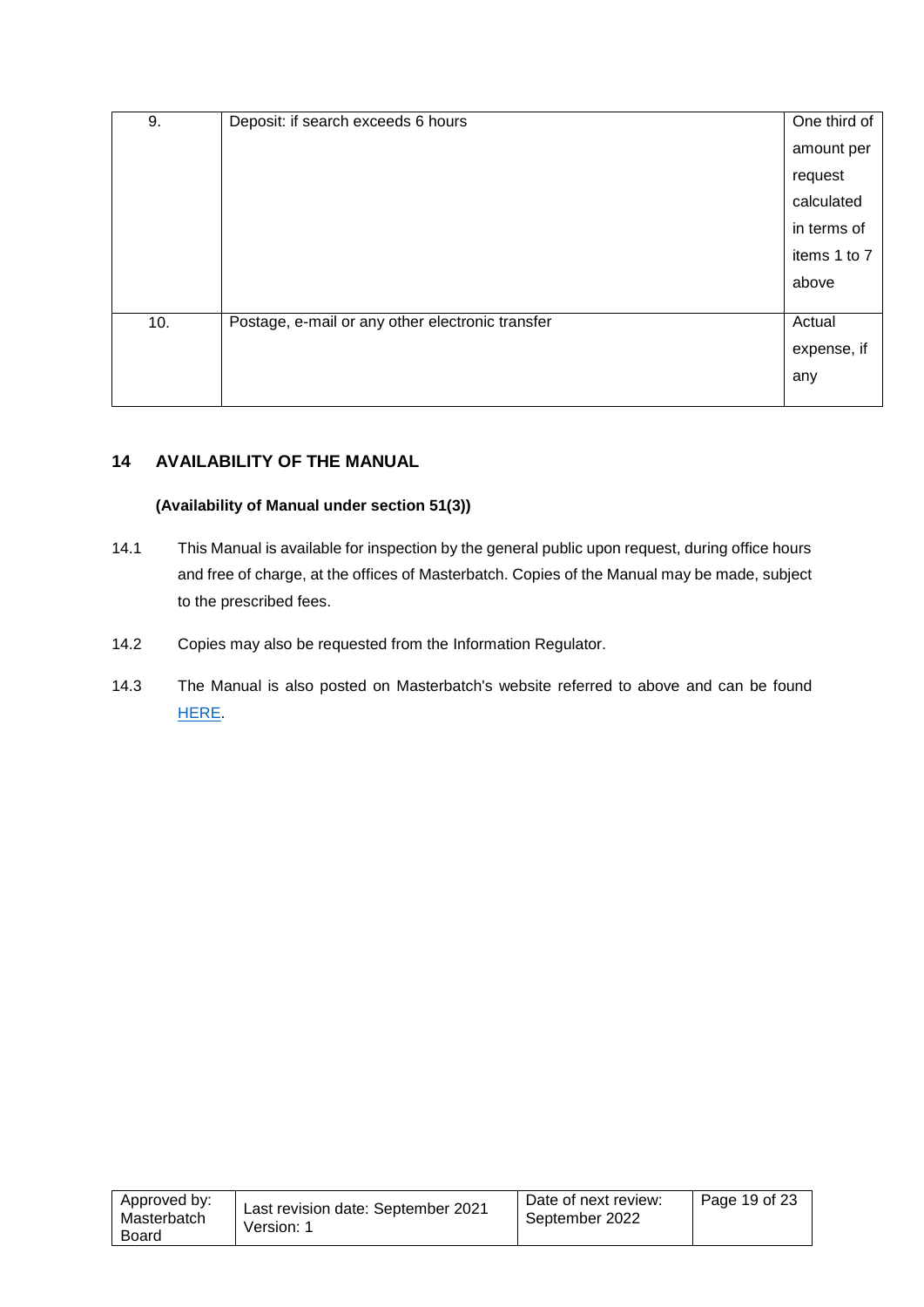# <span id="page-19-0"></span>**ANNEXURE A – REQUEST FOR ACCESS TO RECORD OF PRIVATE BODY**

(Section 53 (1) of the Promotion of Access to Information Act, 2000 (Act No. 2 of 2000))

[Regulation 7]

#### **A. Particulars of private body**

The Information Officer

#### **B. Particulars of person requesting access to the record**

- *(a) The particulars of the person who requests access to the record must be given below.*
- *(b) The address and/or fax number in the Republic to which the information is to be sent must be given.*
- *(c) Proof of the capacity in which the request is made, if applicable, must be attached.*

Full names and surname: \_\_\_\_\_\_\_\_\_\_\_\_\_\_\_\_\_\_\_\_\_\_\_\_\_\_\_\_\_\_\_\_\_\_\_\_\_\_\_\_\_\_\_\_\_\_\_\_\_\_\_\_\_\_\_\_\_\_\_\_\_ \_\_\_\_\_\_\_\_\_\_\_\_\_\_\_\_\_\_\_\_\_\_\_\_\_\_\_\_\_\_\_\_\_\_\_\_\_\_\_\_\_\_\_\_\_\_\_\_\_\_\_\_\_\_\_\_\_\_\_\_\_\_\_\_\_\_\_\_\_\_\_\_\_\_\_\_\_\_\_\_\_ \_\_\_\_\_\_\_\_\_\_\_\_\_\_\_\_\_\_\_\_\_\_\_\_\_\_\_\_\_\_\_\_\_\_\_\_\_\_\_\_\_\_\_\_\_\_\_\_\_\_\_\_\_\_\_\_\_\_\_\_\_\_\_\_\_\_\_\_\_\_\_\_\_\_\_\_\_\_\_\_\_ Identity number: \_\_\_\_\_\_\_\_\_\_\_\_\_\_\_\_\_\_\_\_\_\_\_\_\_\_\_\_\_\_\_\_\_\_\_\_\_\_\_\_\_\_\_\_\_\_\_\_\_\_\_\_\_\_\_\_\_\_\_\_\_\_\_\_\_\_\_\_ Postal address: \_\_\_\_\_\_\_\_\_\_\_\_\_\_\_\_\_\_\_\_\_\_\_\_\_\_\_\_\_\_\_\_\_\_\_\_\_\_\_\_\_\_\_\_\_\_\_\_\_\_\_\_\_\_\_\_\_\_\_\_\_\_\_\_\_\_\_\_ \_\_\_\_\_\_\_\_\_\_\_\_\_\_\_\_\_\_\_\_\_\_\_\_\_\_\_\_\_\_\_\_\_\_\_\_\_\_\_\_\_\_\_\_\_\_\_\_\_\_\_\_\_\_\_\_\_\_\_\_\_\_\_\_\_\_\_\_\_\_\_\_\_\_\_\_\_\_\_\_\_ \_\_\_\_\_\_\_\_\_\_\_\_\_\_\_\_\_\_\_\_\_\_\_\_\_\_\_\_\_\_\_\_\_\_\_\_\_\_\_\_\_ Fax number: \_\_\_\_\_\_\_\_\_\_\_\_\_\_\_\_\_\_\_\_\_\_\_\_\_\_\_\_\_ Telephone number: \_\_\_\_\_\_\_\_\_\_\_\_\_\_\_\_\_\_\_\_\_\_\_\_\_\_\_\_\_\_\_\_\_\_\_ E-mail address: \_\_\_\_\_\_\_\_\_\_\_\_\_\_\_\_\_\_\_\_\_\_\_\_\_\_\_\_\_ Capacity in which request is made, when made on behalf of another person: \_\_\_\_\_\_\_\_\_\_\_\_ \_\_\_\_\_\_\_\_\_\_\_\_\_\_\_\_\_\_\_\_\_\_\_\_\_\_\_\_\_\_\_\_\_\_\_\_\_\_\_\_\_\_\_\_\_\_\_\_\_\_\_\_\_\_\_\_\_\_\_\_\_\_\_\_\_\_\_\_\_\_\_\_\_\_\_\_\_\_\_\_\_

#### **C. Particulars and approval of person/ data subject on whose behalf the request is made**

| This section must be completed ONLY if a request for information is made on behalf of another person |  |                |
|------------------------------------------------------------------------------------------------------|--|----------------|
|                                                                                                      |  |                |
|                                                                                                      |  |                |
|                                                                                                      |  | of 20 $\qquad$ |

Data subject signature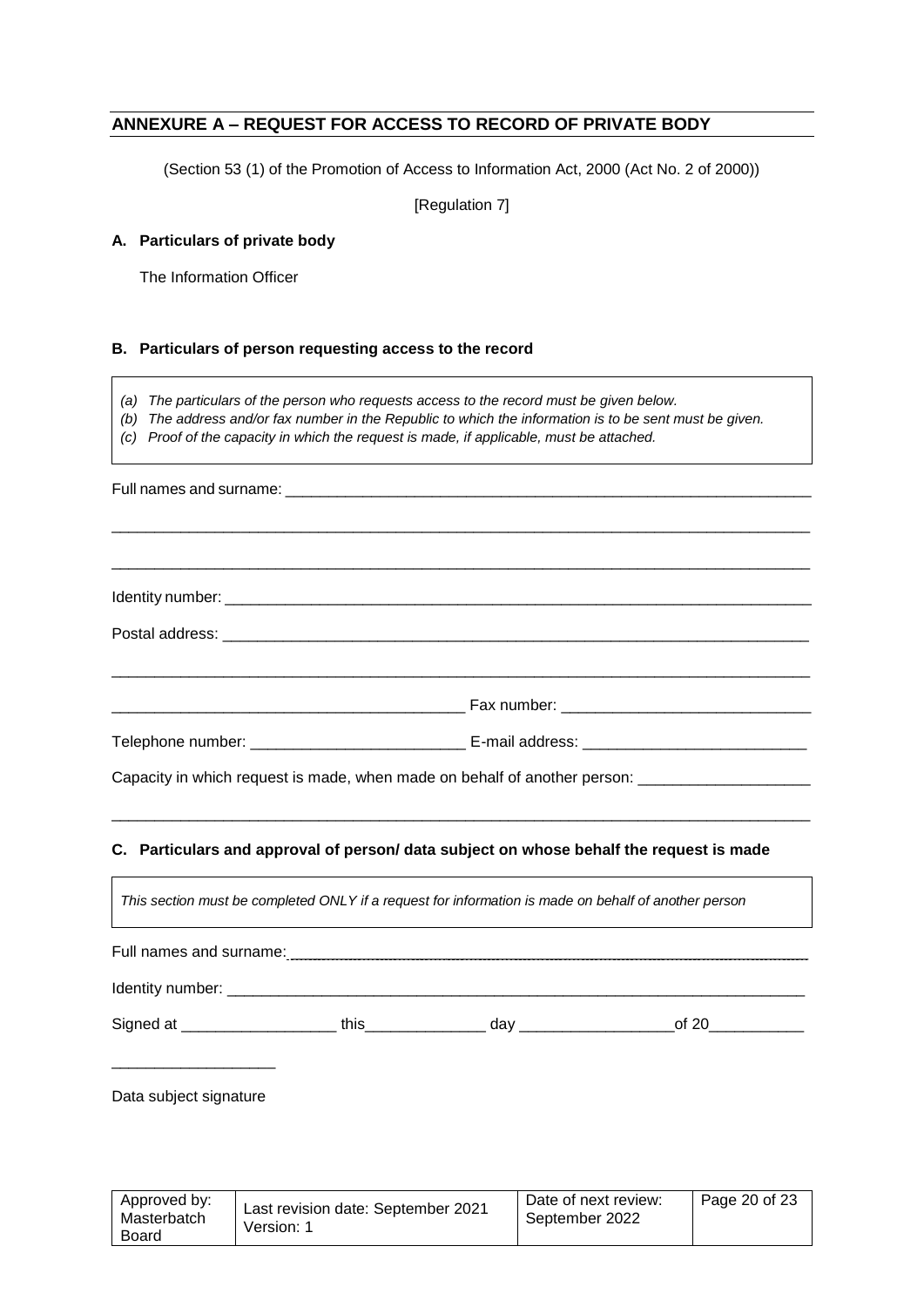#### **D. Particulars of record**

- *(a) Provide full particulars of the record to which access is requested, including the reference number if that is known to you, to enable the record to be located.*
- *(b) If the provided space is inadequate, please continue a separate folio and attach it to this form. The requester must sign all the additional folios*.

\_\_\_\_\_\_\_\_\_\_\_\_\_\_\_\_\_\_\_\_\_\_\_\_\_\_\_\_\_\_\_\_\_\_\_\_\_\_\_\_\_\_\_\_\_\_\_\_\_\_\_\_\_\_\_\_\_\_\_\_\_\_\_\_\_\_\_\_\_\_\_\_\_\_\_\_\_

\_\_\_\_\_\_\_\_\_\_\_\_\_\_\_\_\_\_\_\_\_\_\_\_\_\_\_\_\_\_\_\_\_\_\_\_\_\_\_\_\_\_\_\_\_\_\_\_\_\_\_\_\_\_\_\_\_\_\_\_\_\_\_\_\_\_\_\_\_\_\_\_\_\_\_\_\_

\_\_\_\_\_\_\_\_\_\_\_\_\_\_\_\_\_\_\_\_\_\_\_\_\_\_\_\_\_\_\_\_\_\_\_\_\_\_\_\_\_\_\_\_\_\_\_\_\_\_\_\_\_\_\_\_\_\_\_\_\_\_\_\_\_\_\_\_\_\_\_\_\_\_\_\_\_

\_\_\_\_\_\_\_\_\_\_\_\_\_\_\_\_\_\_\_\_\_\_\_\_\_\_\_\_\_\_\_\_\_\_\_\_\_\_\_\_\_\_\_\_\_\_\_\_\_\_\_\_\_\_\_\_\_\_\_\_\_\_\_\_\_\_\_\_\_\_\_\_\_\_\_\_\_

\_\_\_\_\_\_\_\_\_\_\_\_\_\_\_\_\_\_\_\_\_\_\_\_\_\_\_\_\_\_\_\_\_\_\_\_\_\_\_\_\_\_\_\_\_\_\_\_\_\_\_\_\_\_\_\_\_\_\_\_\_\_\_\_\_\_\_\_\_\_\_\_\_\_\_\_\_

- 1. Description of record or relevant:
- 2. Reference number, if applicable: \_\_\_\_\_\_\_\_\_\_\_\_\_\_\_\_\_\_\_\_\_\_\_\_\_\_\_\_\_\_\_\_\_\_\_\_\_\_\_\_\_\_\_\_\_\_\_\_\_\_\_
- 3. Any further particulars of the record:

#### **E. Fees**

- *(a) A request for access to a record, other than a record containing personal information about yourself, will be processed only after a request fee has been paid.*
- *(b) You will be notified of the amount required to be paid as the request fee.*
- (c) The fee payable for access to a record depends on the form in which access is required and the *reasonable time required to search for and prepare a record.*

\_\_\_\_\_\_\_\_\_\_\_\_\_\_\_\_\_\_\_\_\_\_\_\_\_\_\_\_\_\_\_\_\_\_\_\_\_\_\_\_\_\_\_\_\_\_\_\_\_\_\_\_\_\_\_\_\_\_\_\_\_\_\_\_\_\_\_\_\_\_\_\_\_\_\_\_\_\_\_\_

\_\_\_\_\_\_\_\_\_\_\_\_\_\_\_\_\_\_\_\_\_\_\_\_\_\_\_\_\_\_\_\_\_\_\_\_\_\_\_\_\_\_\_\_\_\_\_\_\_\_\_\_\_\_\_\_\_\_\_\_\_\_\_\_\_\_\_\_\_\_\_\_\_\_\_\_\_\_\_\_

*(d) If you qualify for exemption of the payment of any fee, please state the reason for exemption.*

Reason for exemption from payment of fees: \_\_\_\_\_\_\_\_\_\_\_\_\_\_\_\_\_\_\_\_\_\_\_\_\_\_\_\_\_\_\_\_\_\_\_\_\_\_\_\_\_\_\_\_

#### **F. Form of access to record**

If you are prevented by a disability to read, view or listen to the record in the form of access provided for in 1 to *4 here under, state your disability and indicate in which form the record is required.*

| Disability: | Form in which record is required: |
|-------------|-----------------------------------|
|             |                                   |
|             |                                   |

| Mark the appropriate box with an X.         |                                                  |                                        |               |  |  |
|---------------------------------------------|--------------------------------------------------|----------------------------------------|---------------|--|--|
| Approved by:<br>Masterbatch<br><b>Board</b> | Last revision date: September 2021<br>Version: 1 | Date of next review:<br>September 2022 | Page 21 of 23 |  |  |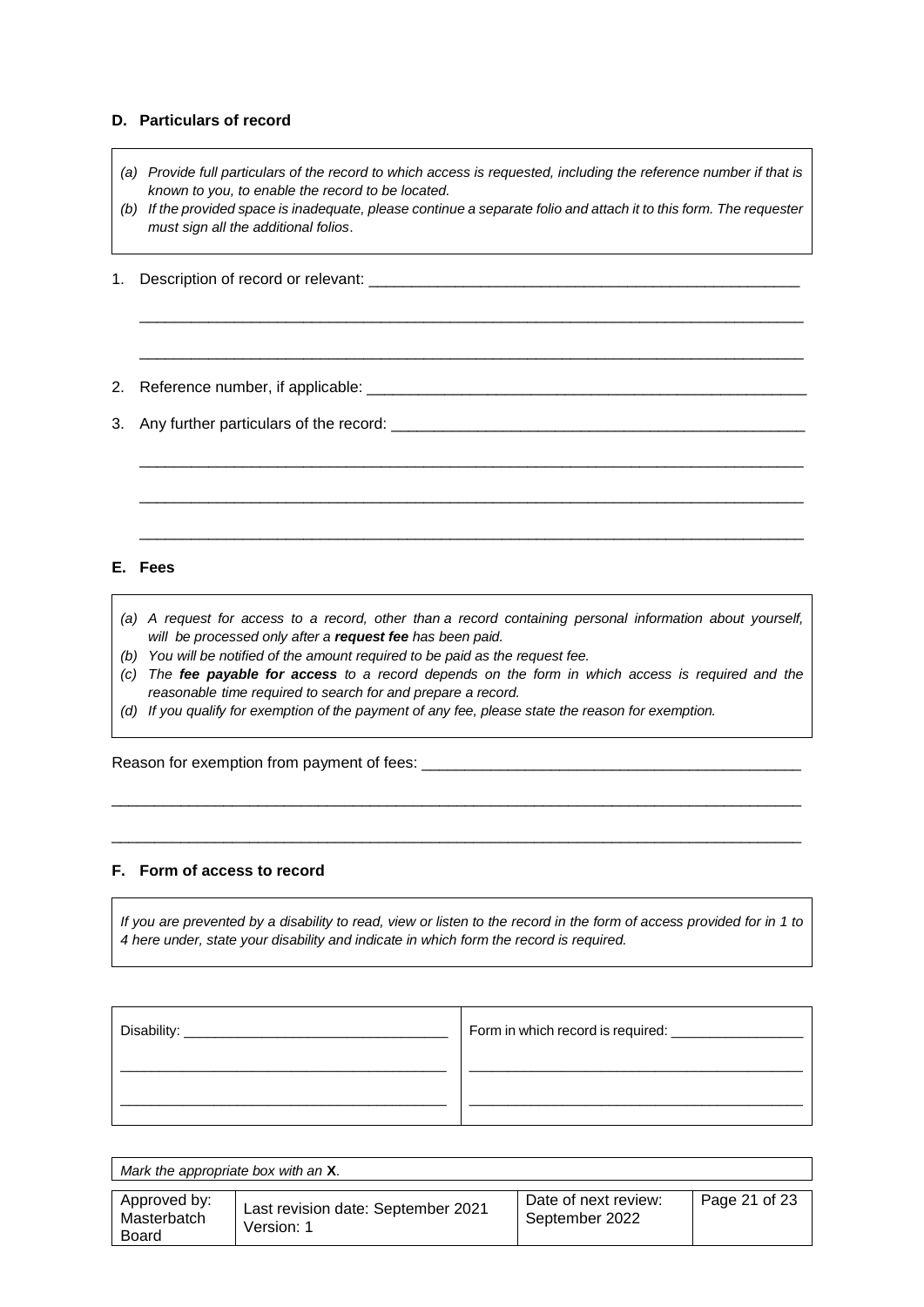*NOTES:*

- (a) Compliance with your request in the specified form may depend on the form in which the record is available.
- (b) Access in the form requested may be refused in certain circumstances. In such a case you will be *informed if access will be granted in another form.*
- (c) The fee payable for access to the record, if any, will be determined partly by the form in which access is *requested.*

| 1. | If the record is in written or printed form:                                                                                                                             |                                                 |  |                                            |                                                                     |                                                               |                             |  |  |
|----|--------------------------------------------------------------------------------------------------------------------------------------------------------------------------|-------------------------------------------------|--|--------------------------------------------|---------------------------------------------------------------------|---------------------------------------------------------------|-----------------------------|--|--|
|    |                                                                                                                                                                          | copy of record*                                 |  |                                            | inspection of record                                                |                                                               |                             |  |  |
| 2. | If record consists of visual images:                                                                                                                                     |                                                 |  |                                            |                                                                     |                                                               |                             |  |  |
|    | (this includes photographs, slides, video recordings, computer-generated images, sketches, etc.):                                                                        |                                                 |  |                                            |                                                                     |                                                               |                             |  |  |
|    |                                                                                                                                                                          | view the images                                 |  |                                            | copy of the images*                                                 |                                                               | transcription of the images |  |  |
| 3. | If the record consists of recorded words or information which can be reproduced in sound:                                                                                |                                                 |  |                                            |                                                                     |                                                               |                             |  |  |
|    |                                                                                                                                                                          | the soundtrack (audio<br>listen to<br>cassette) |  |                                            | transcription of soundtrack*<br>(written or<br>printed<br>document) |                                                               |                             |  |  |
| 4. | If record is held on computer or in an electronic or machine-readable form:                                                                                              |                                                 |  |                                            |                                                                     |                                                               |                             |  |  |
|    |                                                                                                                                                                          | printed copy of record*                         |  | printed<br>information<br>from the record* | of<br>copy<br>derived                                               | copy in computer readable<br>form <sup>*</sup> (compact disc) |                             |  |  |
|    | <b>YES</b><br>*If you requested a copy or transcription of a record (above), do you wish the copy or<br>NO.<br>transcription to be posted to you?<br>Postage is payable. |                                                 |  |                                            |                                                                     |                                                               |                             |  |  |

#### **G. Particulars of right to be exercised or protected**

*If the provided space is inadequate, please continue a separate folio and attach it to this form. The requester must sign all the additional folios.*

\_\_\_\_\_\_\_\_\_\_\_\_\_\_\_\_\_\_\_\_\_\_\_\_\_\_\_\_\_\_\_\_\_\_\_\_\_\_\_\_\_\_\_\_\_\_\_\_\_\_\_\_\_\_\_\_\_\_\_\_\_\_\_\_\_\_\_\_\_\_\_\_\_\_\_\_\_

\_\_\_\_\_\_\_\_\_\_\_\_\_\_\_\_\_\_\_\_\_\_\_\_\_\_\_\_\_\_\_\_\_\_\_\_\_\_\_\_\_\_\_\_\_\_\_\_\_\_\_\_\_\_\_\_\_\_\_\_\_\_\_\_\_\_\_\_\_\_\_\_\_\_\_\_\_

\_\_\_\_\_\_\_\_\_\_\_\_\_\_\_\_\_\_\_\_\_\_\_\_\_\_\_\_\_\_\_\_\_\_\_\_\_\_\_\_\_\_\_\_\_\_\_\_\_\_\_\_\_\_\_\_\_\_\_\_\_\_\_\_\_\_\_\_\_\_\_\_\_\_\_\_\_

\_\_\_\_\_\_\_\_\_\_\_\_\_\_\_\_\_\_\_\_\_\_\_\_\_\_\_\_\_\_\_\_\_\_\_\_\_\_\_\_\_\_\_\_\_\_\_\_\_\_\_\_\_\_\_\_\_\_\_\_\_\_\_\_\_\_\_\_\_\_\_\_\_\_\_\_\_

\_\_\_\_\_\_\_\_\_\_\_\_\_\_\_\_\_\_\_\_\_\_\_\_\_\_\_\_\_\_\_\_\_\_\_\_\_\_\_\_\_\_\_\_\_\_\_\_\_\_\_\_\_\_\_\_\_\_\_\_\_\_\_\_\_\_\_\_\_\_\_\_\_\_\_\_\_

1. Indicate which right is to be exercised or protected: \_\_\_\_\_\_\_\_\_\_\_\_\_\_\_\_\_\_\_\_\_\_\_\_\_\_\_\_\_\_\_\_\_\_\_\_

2. Explain why the record requested is required for the exercise or protection of the right: \_\_\_\_\_\_\_

| Approved by:<br>Masterbatch<br>Board | Last revision date: September 2021<br>Version: 1 | Date of next review:<br>September 2022 | Page 22 of 23 |
|--------------------------------------|--------------------------------------------------|----------------------------------------|---------------|
|--------------------------------------|--------------------------------------------------|----------------------------------------|---------------|